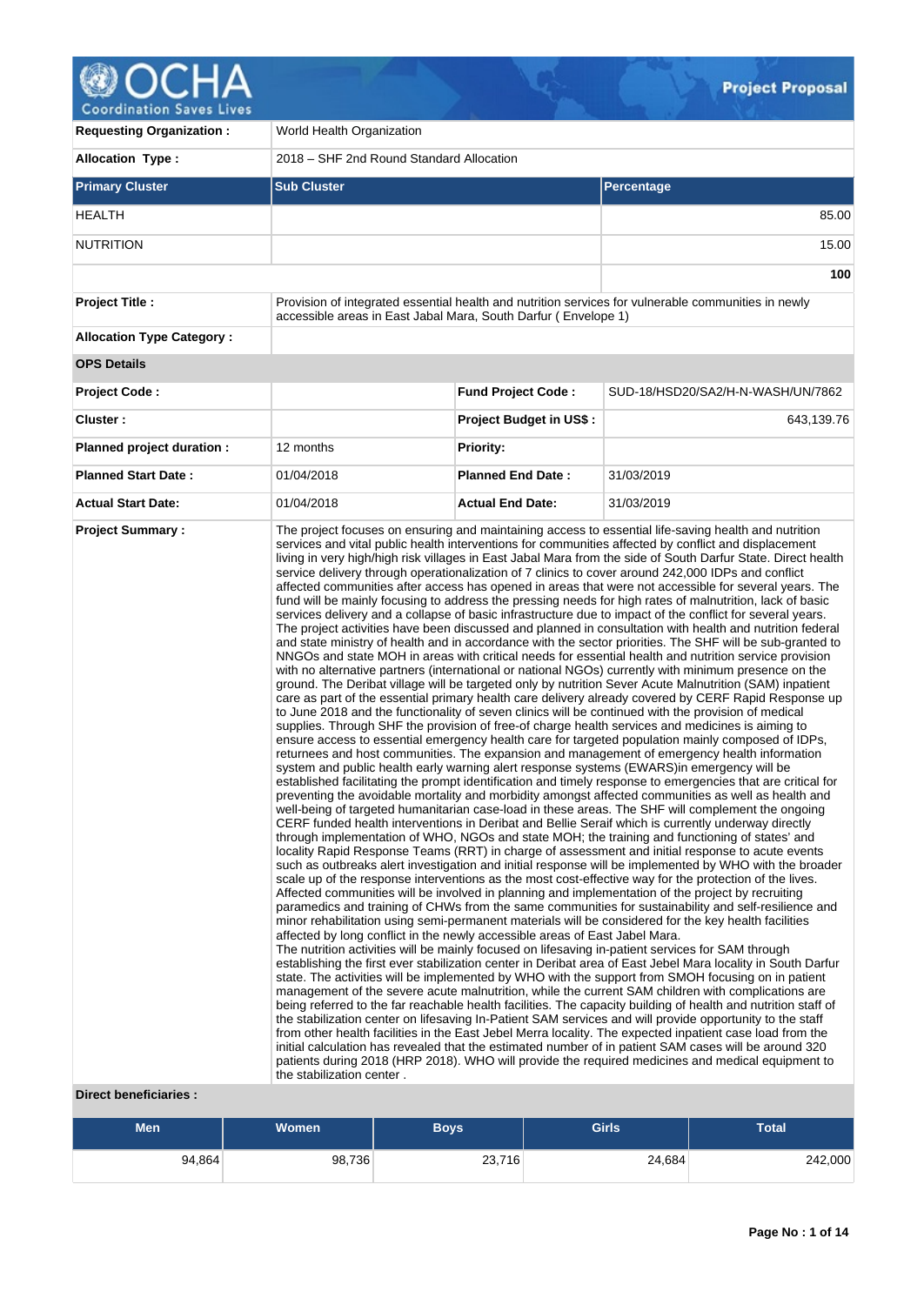### **Other Beneficiaries :**

| <b>Beneficiary name</b>               | <b>Men</b> | <b>Women</b> | <b>Boys</b> | <b>Girls</b> | <b>Total</b> |
|---------------------------------------|------------|--------------|-------------|--------------|--------------|
| Internally Displaced People/Returnees | 73,868     | 76,883       | 18.467      | 19.176       | 188,394      |
| Children under 5                      | 0          |              |             |              | $\Omega$     |
| Pregnant and Lactating Women          | 0          | 9,680        |             |              | 9,680        |
| People in Host Communities            | 0          |              |             |              | 0            |

# **Indirect Beneficiaries :**

Around 200,000 people will indirectly benefit from the project implementation activities in this proposal especially those covered through implementation of nutrition, public health risk reduction and outbreaks response capacity including pregnant and lactating women received counseling during inpatient consultation and treatment for their <5 children.

## **Catchment Population:**

More than 476,000 are the catchment area of the project who will be benefited beyond the direct beneficiaries in term of established EWAR and containment of potential outbreaks

## **Link with allocation strategy :**

The proposed activities are aligned to the SHF allocation strategy 2018 aiming to focus on pressing needs to be addressed through provision of essential lifesaving primary health and nutrition services in the newly accessible areas through SHF and CERF allocations. Timely and uninterrupted availability of essential health and nutrition services including provision of essential medicines and medical supplies also facilitate a joint rapid initial response to unexpected health threats such as outbreaks of communicable diseases and potentially increased conflict casualties until additional emergency funds are mobilized. The SHF project by using a public health approach for identification of actions will target the largest number of beneficiaries through existing human and logistic resources, and proposed health and nutrition interventions will reach the beneficiaries left for many years without access to basic health services, ensuring high cost effectiveness and at the same time increase self-resilience of the most vulnerable targeted communities. In addition, to adhere to the cross cutting issues reflected in the SHF manual such as gender, protection mainstreaming, accountability to affected populations, environmental, early recovery and value for money will be considered trough the project implementation as the project planned to support addressing immediate critical health needs in areas identified as SHF strategic priorities; in East Jabal Mara from the side of South Darfur. The project is aligned with the guiding principles as defined in the 2018 allocation strategy document while contributing significantly to wide coverage to complement on going health services funded through CERF in other villages at same area of East Jabal Mara. The project is developed based on understanding of no other NGOs present at these areas demonstrating the interest to apply for SHF, WHO will direct some amount to NGOs and MOH as part of resilience and sustainability strategy to complement and cover imminent gaps in service delivery through improving sustainable access to quality health services for IDPs and host communities. WHO is committed to ensure improved quality of PHC services including international procurement from pre-qualified (WHO) suppliers. Inter-acting with the beneficiaries during the monitoring of the project is included to ensure that challenges are heard and corrective measures implemented. The proposed activities will also support addressing SAM with complication among under five children who are at immediate critical needs of in-patient services, in the East Jebel Merra locality identified as the SHF strategic priority area in South Darfur State. The project will focus on establishing new stabilization center in Deribat area of East Jebel Merra to provide in-patient services of SAM. The project will fill the gap of unviability of In-patient SAM services in the entire East Jebel Merra Locality.

### **Sub-Grants to Implementing Partners :**

| <b>Partner Name</b>                      | <b>Partner Type</b> | <b>Budget in US\$</b> |
|------------------------------------------|---------------------|-----------------------|
| <b>MOH</b>                               | Government          | 82,500.00             |
| <b>NIDO</b>                              | National NGO        | 28,600.00             |
| Jabal Mara Community Health Organization | National NGO        | 23,742.00             |
|                                          |                     | 134,842.00            |

## **Other funding secured for the same project (to date) :**

| Other Funding Source | <b>Other Funding Amount</b> |
|----------------------|-----------------------------|
|                      |                             |

# **Organization focal point :**

| <b>Name</b>                          | <b>Title</b>                                         | <b>Email</b>            | Phone          |
|--------------------------------------|------------------------------------------------------|-------------------------|----------------|
| Dr, Mohira Babaeva                   | <b>Emergency Coordinator</b>                         | babaevam@who.int        | +249912502286  |
| Dr. Qureshi Abdo Baseer              | <b>Nutrition Officer</b>                             | qureshiab@who.int       | +249 900907513 |
| Ali Mergani Mohammed Ahmed<br>Alsaid | Head of emergency<br>department SMOH South<br>Darfur | epidemicsd@gmail.com    | 0123390021     |
| Tegani Ismail                        | Head of JMCO                                         | jabalmarraorg@gmail.com | 249 918319374  |
| Ahmed Mohammed Adam                  | NIDO program manger                                  | 0914776244              |                |
| <b>BACKGROUND</b>                    |                                                      |                         |                |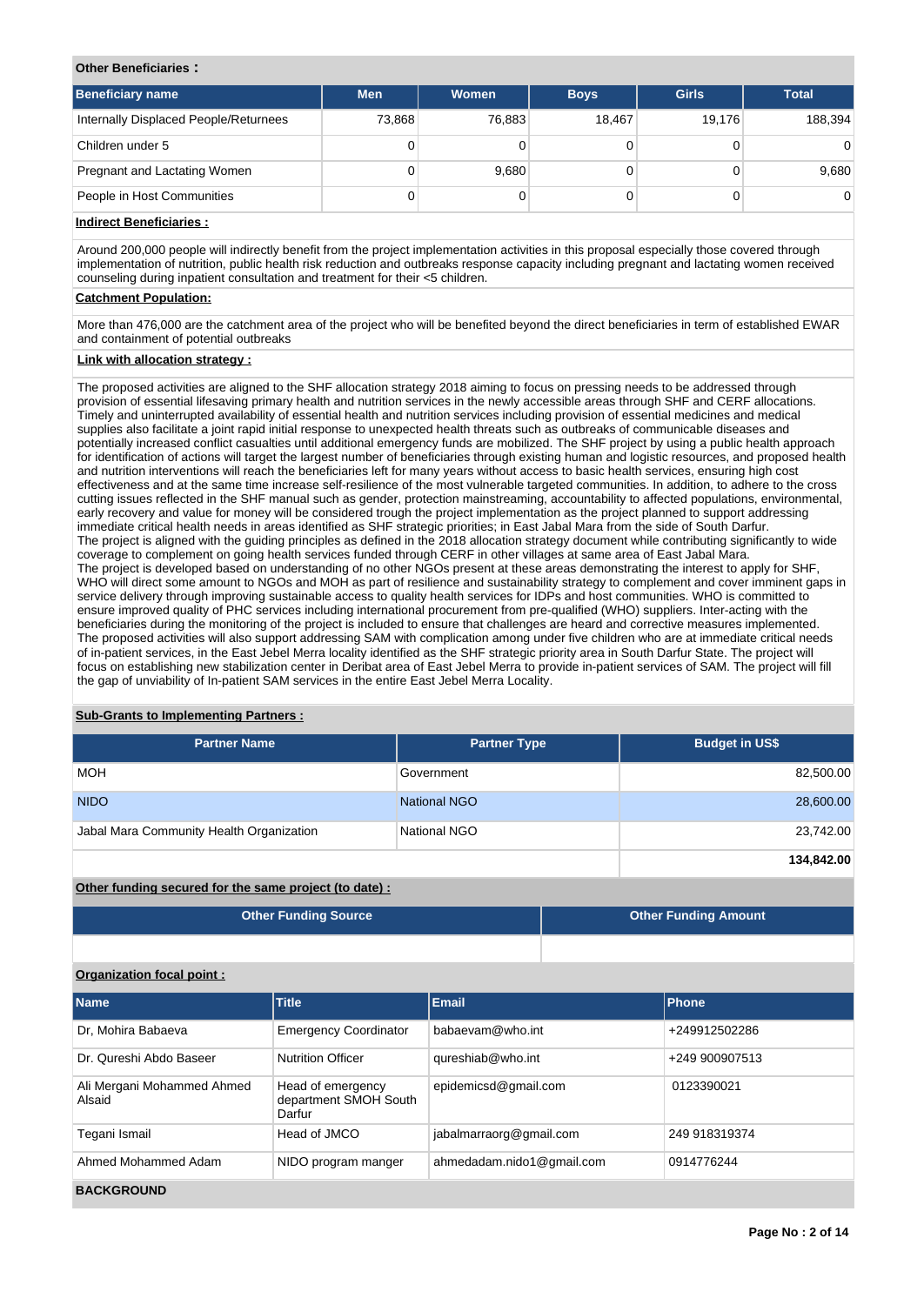#### **1. Humanitarian context analysis**

In 2017 the humanitarian community faced major challenges to timely and effectively respond to the additional needs resulted from the gained access to wide areas in Darfur, Humanitarian Needs Overview identifies 5.8 million people in need of humanitarian assistance across Sudan including 2.1 million IDPs in need in Darfur. Recognizing that over the last decade some IDPs have managed to adjust and adopt their lives, the humanitarian community had to better identify the most vulnerable IDPs.The majority of IDPs and returnees being visited during recent several interagency missions are women and children. More than a decade of conflict in Sudan has severely deepened the country's humanitarian crisis, 5 million people in need of essential health services living in those conflict-affected areas namely five Darfur states, the Kordofans, Blue Nile, and Abyei. The cumulative effects of armed conflict in the greater Jebel Marra have had a substantial impact on the communities and in 2017; access has opened in areas that were not accessible for several years. The pressing humanitarian needs in this area are mainly high rates of malnutrition, lack of basic services delivery and a collapse of basic infrastructure due to the impact of the conflict. The major risk factors affecting these areas include protracted armed conflict between government security forces and other armed groups, mass population movements including internal displacement and refugees, and major recurring disease outbreaks including, AWD, hemorrhagic fever and other water-borne and vector-borne diseases like meningitis, Malaria, measles etc. Insufficient funding levels left significant parts of these humanitarian needs unaddressed in 2017, which were further aggravated with unexpected nationwide AWD outbreak from August 2016 as to date leaving many lives behind. Improved access to the previously inaccessible areas in East Jebel Mara since early 2017 has demonstrated additional health needs in the area, since infrastructure was devastated and essential life-saving health interventions have been unavailable, especially for IDPs who are mostly settled in camps which tend to be congested. Access to safe water and sanitation is also limited in camp-like settings as well as host communities in East Jabal Mara, South Kordofan contributing factor to the recurrent communicable diseases outbreaks. Between 17 August 2016 and 31 Dec 2017, 36,494 cases of AWD and 820 related deaths (Case Fatality Rate 2.2 %), have been reported (Attack Rate 0.112% with 50% increased for the last three months). There has been a significant increase of AWD cases in East Jebel Marra, with more than 300 cases and dozens (around 40) of deaths recorded however; the under reporting due to poor access and less coverage of sentinel sites by Early Warning Alert Response System. Furthermore, in East Jebel Marra the (EWARS) is very weak, covering less than 35% of the area. Vaccination services and the referral system similarly face challenges there, with many children under five not receiving immunization for 2 years due to inaccessibility. As a result, measles vaccination coverage is at 41%.

East Jebel Marra has also seen a steep decline in the population's overall nutritional situation. The food security situation among new IDPs in parts of Jabel Marra has already deteriorated to IPC Phase 3 due to restrictions on movement and trade flows, and limited access to normal livelihood activities. Malnutrition is a chronic problem, with emergency level rates beyond global benchmarks observed for decades. The causes are poverty, limited access to health care, poor maternal and child care and feeding practices, and limited access to safe drinking water. Sudan has one of the highest rates of wasting with a Global Acute Malnutrition (GAM) rate of 16.3 per cent amongst children under the age of 5 with stunting rates of 38.2%. Only about 25 per cent of children with acute malnutrition have access to treatme

### **2. Needs assessment**

The main humanitarian needs in Sudan are linked to several factors; new and protracted displacement due to conflicts affects the access to basic services and disrupts the livelihoods and food security of many people. Acute malnutrition in children under the age of five is above emergency thresholds in various areas across the country. Refugees and asylum seekers, especially from South Sudan, continue to arrive in Sudan seeking protection and humanitarian assistance. Returnees (both refugees and IDPs) are also vulnerable. More than 5.8 million people in need most of them are internally displaced and non-conflict states are affected similarly by significant AWD outbreak and foodrelated vulnerabilities. In East Jabal Mara; whole villages have been abandoned, burned and looted, health facilities, schools and businesses closed and people sought refuge in camps, amongst host communities and around UNAMID camps. Almost 70% of the displaced people have been absorbed in the existing camps.

The disparities of access to health services deepened, with East Jabal having the worst situation: 1 PHC facility covers around 21,000 people while the country average is 1 HF /6,800 people. Almost three quarter of the health facilities in East Jabal Mara need major repairs or re-construction, none of them providing an integrated package of services, while even less (23 %) are providing life-saving basic emergency obstetrical care for pregnant women. The prolonged conflict undermined developmental efforts; in Darfur almost 40% of the health services are provided by NGOs with significant external support. The out of pocket expenditure for health is at an alarming rate of almost 79%; this forces the most vulnerable (IDPs, women, children, elderly) enter damaging coping strategies, potentially leading to increased exploitation and abuses. In Darfur the proportion of births attended by skilled staff is 46% (while worse in East Jabel Mara), and only 16% of women have access to qualified post-natal care, SAM prevalence rate in nearby localities is more than 5.9% ( S3M survey) and according to national CMAM scale up plan; 160 Severely malnourished children are expected to be in needs of medical care in East Jabal Mara. This reflects the huge impact of the humanitarian crisis on women and children access to life saving nutrition and reproductive care. In 2017, CERF window has been used to support implementation of 2 clinics out of 10 scattered villages in East Jabal Mara which result in 16% increase in the number of outpatients' consultations, with most of the health facilities reported acute medicines shortages. 82 alerts of outbreaks have been investigated in South Darfur including East Jabal Mara in 2018 (WHO and MOH field officers), and 68 of them confirmed for communicable diseases ; Hepatitis E, Malaria, Dengue Fever, Diarrheal Diseases, measles, rubella, and pertussis were the main morbidities. Several large scales, difficult to control outbreaks affected all states including East Jabal Mara, It is important to mention that AWD and Dengue Fever becoming endemic in Kassala and Darfur states, as well as a significant increase of vaccine preventable diseases, especially measles that already affects 14 states. In addition, the number of civilian war trauma treated in public health facilities in Darfur and Kordofan states almost doubled (around 1680) putting a significant burden on the un-prepared trauma services. The information have been obtained through several interagency and sectorial assessments conducted in East Jabal Mara led by OCHA has shown significant needs as access to key villages in East Jabal Mara ( Jabra, Kidneer, Laiba, Abu Huraira, Suni, Karah, Fiena and Deribat) has been granted. The security situation improved, new needs arose due to localized conflict and floods

#### **3. Description Of Beneficiaries**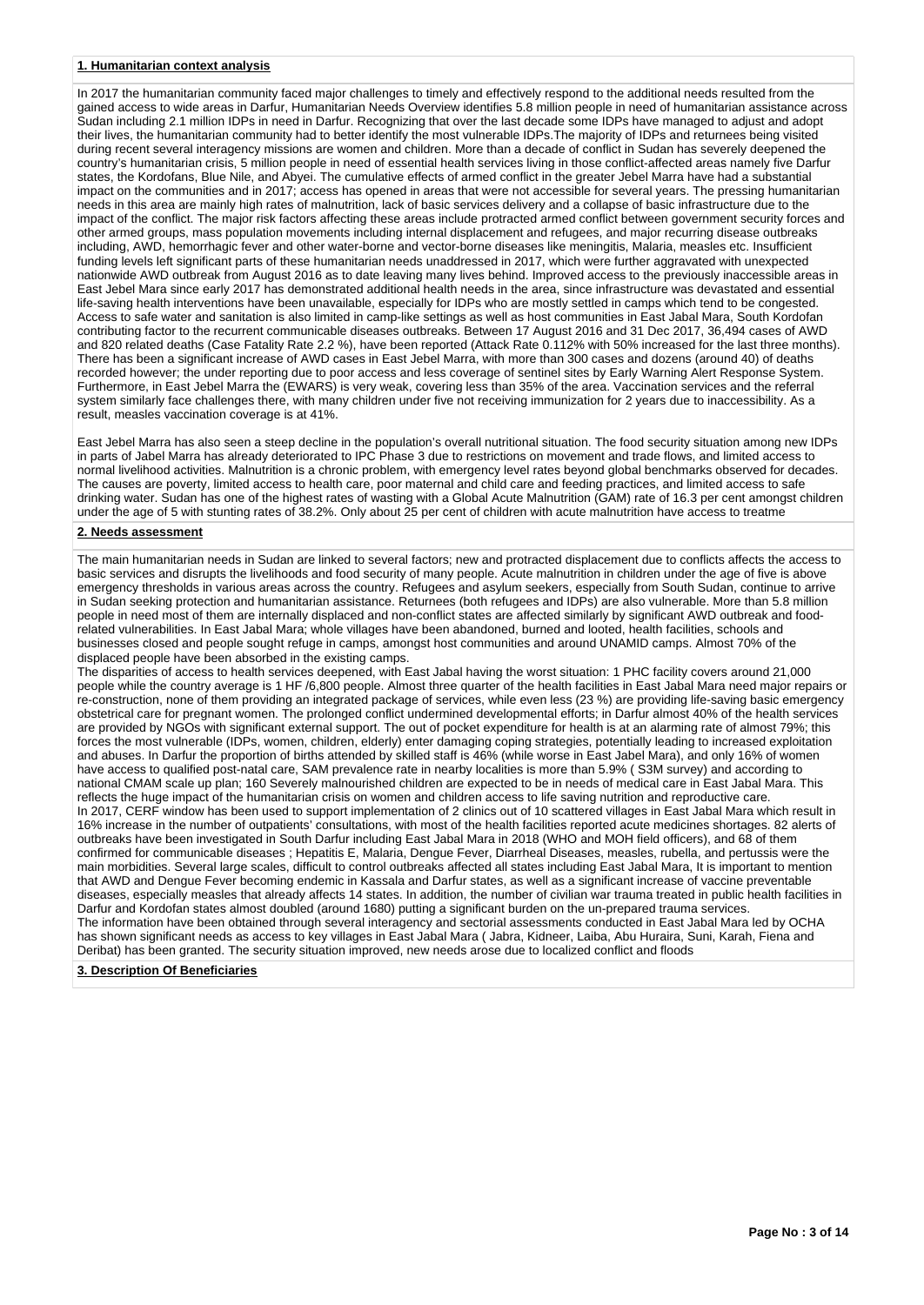The project activities aims to address the humanitarian health needs and threats of the most vulnerable communities affected by conflict, displacement and disasters in 7 villages currently accessible in East Jabal Mara ( Jabra, Kidneer, Laiba, Abu Huraira, Suni, Karah, Fiena and Deribat) with a focus on mother and child health. More than 60% (in some camps more than 70%) of targeted communities are women and girls, with even higher percentage in camps and their needs will be addressed taking into consideration the cultural, security, and economic barriers faced in accessing specific health services; bringing services close to them, having female medical staff, CHW and community health promoters. Efforts will be made to ensure that at least 30% of the participants to in-service training are female. Out of all targeted population, 188,394 are IDPs with 9,680 pregnant and lactating women.

Timely identification and containment of health threats will significantly benefit women and children that are particularly susceptible to communicable diseases; for them access, early access to appropriate treatment is indeed life-saving. Additionally it will target knowledge (key health messages) and cultural gaps especially for women of child bearing age, the data collected in this project will be disaggregated by age and gender, facilitating the implementation of activities that targets specific health needs of different age-groups and genders. In the context of massive displacement, ensuring timely identification and control/response of the health threats (including communicable diseases) is crucial by containing the spread to affects large number of populations (including the host communities) with disastrous impact on their health and life.

The direct beneficiaries for the nutrition part are children under five, pregnant and lactating women who are visiting the health facility. The health and nutrition staff will also benefit from this project through training of about 40 cadres working for management of the under-five SAM Children with complications. WHO will ensure that female and male beneficiaries and staff get the equal benefit of the project. The project activities will fully respect the gender aspect of the project both during services provision and reporting (men,women, boys and girls). Around 160 (50% of the cases) severely malnourished children disaggregated by sex (78 girls and 82 boys) are expected to be presented to the TFUs with medical complications requires admission. Thus they also will directly benefit from the project by receiving quality services as per WHO standards and National guidelines.

### **4. Grant Request Justification**

The protracted nature of the Sudan humanitarian context with frequent recurrent episodes of acute crisis and ongoing outbreaks requires a complex response strategy to enable to address the needs of vulnerable population from life-saving emergency interventions, to protection, building up local resilience, promoting peace and preparing the basis for long-term sustainable solutions. In spite of increasing number of people in need of humanitarian aid, the Sudan is becoming more and more a "forgotten crisis", with significant decrease of the donors" allocation for emergency response over the past two years. In the view of the reduction of the humanitarian resources, all sectors, including health, conducted a much more critical programmatic and geographical prioritization for the development of the 2018 strategic response plan for Sudan. Health has been identified as one of a priority sector especially in the newly accessible areas that will save lives, reduce mortalities and health consequences, and promote the well-being and dignity of the conflict affected populations; timely access to affordable and quality health care is a basic human rights and a pillar for protection of civilians against abuse, neglect, and exploitation. In common agreement with health cluster partners, a set of activities that are implemented by the MOH or directly by WHO have been identified as lifesaving and vital for humanitarian response especially in East Jabal Mara where access is gained in some villages after long years being inaccessible, and included in sector allocation strategy as eligible for SHF envelop 1. This is when the Ministry of Health is the only implementing partner to carry out response activities in the field, including emergency PHC services in areas where there are no NGO partners at present through the trained Rapid Response Team. Another vital emergency programmatic area is the expansion of EWARS (early warning) to cover new additional caseload and investigation and initial response directly implemented by WHO aiming to address two objectives; health sector and SHF strategic objectives. In 2017, the health sector had to deal with the largest nationwide AWD outbreak which affected all 18 Sudan states. The situation has overstretched the existing services and resulted in gaps in service delivery and affected population coverage.

WHO through cluster mechanism has negotiated with NIDO and JMCO NNGOs available with insufficient capacity, on the ground to be as implementing partners beside MOH in East Jabal Mara.

In 2016, and 2017 the coverage for the treatment of SAM patient increased from 39% to 75%, with less progress for the inpatient (from 30% to 45%) compared to the other components, which urges the needs to scale up the capacity for the SAM treatment generally and in particular the SAM inpatient care, especially in localities where the emergency thresholds have been surpassed. As per the HRP 2018, East Jebel Mara has very high prevalence of severe acute malnourished children (18% GAM and 4% SAM) which are both above the emergency threshold of WHO. The services provided by the TFUs are indeed life-saving and leaving without treatment the consequence of SAM patients are fatal. The provisions of quality in patient services are necessary for nutrition interventions to addresses urgent gaps in Jebel Merra. The east Jebel Merra area is newly accessible and there has been no In patient service in the whole east Jebel Merra locality. The expected cases of SAM are around 2,142 cases during 2018 in East Jebel Merra locality while 320 children under five children will have medical complication which will need lifesaving medical and nutrition services in the Stabilization Center. According to the mandate and specialization, WHO will establish the first ever stabilization center in east Jebel Merra, around 320 severely malnourished girls and boys living in the 4 administrative units of Deribat, Jawa, Kidingeer, Belle El Sereif .

#### **5. Complementarity**

The proposed project is aligned to the sector strategic response plan, complementing the the ongoing CERF project in East Jabal Mara that targeting 2 villages, other 7 village are currently accessible and lacked minimum basic health services, the projects also complement other cluster partners, including WASH proposal. Firstly there are strong complementarities with the response to acute crises capacity that developed using other funding sources by the states Rapid Response Teams. In addition, the response to the outbreaks that surpass the local response capacities identified, investigated and confirmed included in the project will be partly supported with the supplies from WHO core fund (cholera and Trauma kits), benefiting also the health facilities run by NGOs in the affected area.

The implementation of project activities will also enable the health partners MOH and NGOs and facilities in targeted areas to systematically consider, identify, and report alerts of public health threats, and their participation in an integrated and coordinated response based on the investigation, analysis, and supported provided by WHO field teams .

As mentioned before there is no overlapping with other ongoing CERF RR and partners projects as no single project is funded recently in these areas apart from CERF targeting Partially 2-3 villages and that are ending very soon and are having a different programmatic focus; they are mainly provision of health services by NGOs and rehabilitation of damaged health facilities in separate villages. The very small allocations included for alerts investigation and response have been exhausted due to significant increase in the number of epidemiological areas, and there is a need to fill in this urgent gap.

#### **LOGICAL FRAMEWORK**

#### **Overall project objective**

Contribute towards reduction of avoidable morbidity and mortality amongst people affected by conflict, displacement and natural disasters in seven highly prioritized villages new accessible in East Jabal Mara in South Darfur state as well as reducing avoidable SAM in-patients related moralities in prioritized locality through provision of inpatient lifesaving nutrition services for severe acute malnutrition.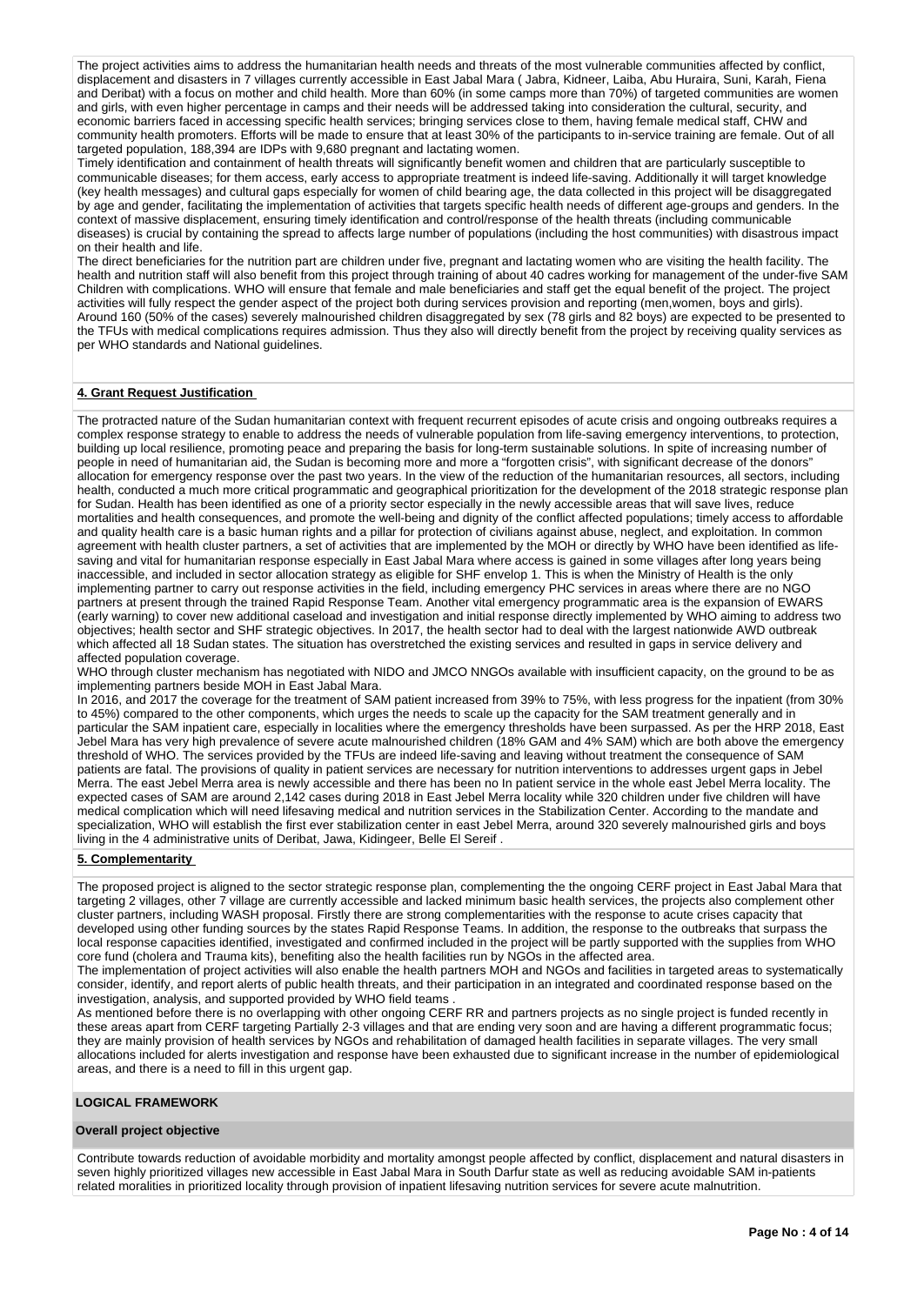| <b>HEALTH</b>                                                                                                                                               |                                                                                                                                                                                                                          |                                 |
|-------------------------------------------------------------------------------------------------------------------------------------------------------------|--------------------------------------------------------------------------------------------------------------------------------------------------------------------------------------------------------------------------|---------------------------------|
| <b>Cluster objectives</b>                                                                                                                                   | <b>Strategic Response Plan (SRP) objectives</b>                                                                                                                                                                          | <b>Percentage of activities</b> |
| Provide and continue access to PHC<br>services for vulnerable population affected by<br>conflict and natural disasters                                      | Outcome 1: LIFESAVING: Populations<br>affected by natural or manmade disasters<br>receive timely assistance during and in the<br>aftermath of the shock                                                                  | 50                              |
| Ensure provision of maternal and child health<br>services for the reduction of maternal and<br>child morbidity and mortality among<br>vulnerable population | Outcome 1: LIFESAVING: Populations<br>affected by natural or manmade disasters<br>receive timely assistance during and in the<br>aftermath of the shock                                                                  | 25                              |
| Strengthen the capacities to prepare, detect<br>and promptly respond to public health risks<br>or events at federal, state and locality levels              | Outcome 2: PROTRACTED<br>DISPLACEMENT: Displaced populations,<br>refugees, returnees and host communities<br>meet their basic needs and/or access to<br>essential basic services while increasing their<br>self-reliance | 25                              |

**Contribution to Cluster/Sector Objectives :** The project addresses all three sector strategic objectives through:

• Maintaining access to health services for vulnerable communities affected by conflict, displacement and natural hazards (including outbreaks) in areas where MoH is the only health service provider and 2 NGOs were selected to participate. This will be achieved through logistic, supplies and human resources' support to existing PHC centers or/and establishment of emergency temporary fixed clinics. • All supported clinics will provide free-of-charge integrated standard PHC package with a focus on improving the access and quality of maternal, reproductive and child health care, as well as referral of general and obstetrical emergencies aiming to reduce the avoidable mortality and morbidities amongst children and women. Through support of the RRT at states' level the focus is on the response to acute crises such as new displacement, increased morbidities and mortality caused by severe communicable diseases with outbreak potential, and mass casualty amongst civilian.

• Maintaining and expansion to cover the eventual new humanitarian case-load of the emergency health information and public health early warning systems is critical to initiate timely investigation and initiate responses, thus decreasing the avoidable mortality and morbidity.

#### **Outcome 1**

To reduce avoidable mortality and morbidity among targeted population through improved access to quality emergency health and nutrition care and referral service including the severe acute malnutrition with medical complications in East Jebel Marra locality.

# **Output 1.1**

## **Description**

Around 242,000 people in 7 affected villages of East Jabal Mara have improve access to basic health and nutrition care and referral services including 160 severely malnourished children with medical complication to in-patient SAM treatment in Deribat TFU in East Jebel Merra locality

#### **Assumptions & Risks**

access remained and improved

| <b>Indicators</b> |                                                                                                                          |                                                                                                                                                                                    |            |                         |                   |  |                     |  |  |  |
|-------------------|--------------------------------------------------------------------------------------------------------------------------|------------------------------------------------------------------------------------------------------------------------------------------------------------------------------------|------------|-------------------------|-------------------|--|---------------------|--|--|--|
|                   |                                                                                                                          |                                                                                                                                                                                    |            | End cycle beneficiaries |                   |  | <b>End</b><br>cycle |  |  |  |
| Code              | <b>Cluster</b>                                                                                                           | <b>Indicator</b>                                                                                                                                                                   | <b>Men</b> | <b>Women</b>            | <b>Boys Girls</b> |  | <b>Target</b>       |  |  |  |
| Indicator 1.1.1   | <b>HEALTH</b>                                                                                                            | Number of health facilities providing minimum<br>basic package of primary health care services<br>including reproductive and mental health and<br>psychosocial support (HRP 2018). |            |                         |                   |  | 7                   |  |  |  |
|                   | <b>Means of Verification: consultation reports</b>                                                                       |                                                                                                                                                                                    |            |                         |                   |  |                     |  |  |  |
| Indicator 1.1.2   | <b>HEALTH</b>                                                                                                            | Number of health workers trained (disaggregated<br>by gender)                                                                                                                      | 30         | 24                      |                   |  | 54                  |  |  |  |
|                   | Magna of Modification : inclube nearest provise of one and neart installed included technical agent measurables and agen |                                                                                                                                                                                    |            |                         |                   |  |                     |  |  |  |

**Means of Verification :** training reports, results of pre and post test of the training, improved case recognition and care **Activities**

#### **Activity 1.1.1**

**Standard Activity : Procurement, storage and distribution of drugs and medical supplies.**

Support the delivery of essential health services in targeted states through procurement and distribution of emergency medicines and medical supplies to cover 242,000 vulnerable people (men, women, boys and girls) affected by long crisis.

### **Activity 1.1.2**

#### **Standard Activity : Deliver minimum basic package of primary health care services (including maternal and child health) and support referral to secondary health care.**

Provide integrated PHC package, including curative, ANC, PNC, FP, normal delivery, routine EPI, growth monitoring and identification of malnutrition, health promotion, and referral.

#### **Activity 1.1.3**

## **Standard Activity : Formation and training of multi-disciplinary Rapid Response teams.**

Training of new health staff (at new clinic) and new Community Health Workers (CHW) on case definition and management, infection prevention, IMCI, EWARS.

# **Output 1.2**

**Description**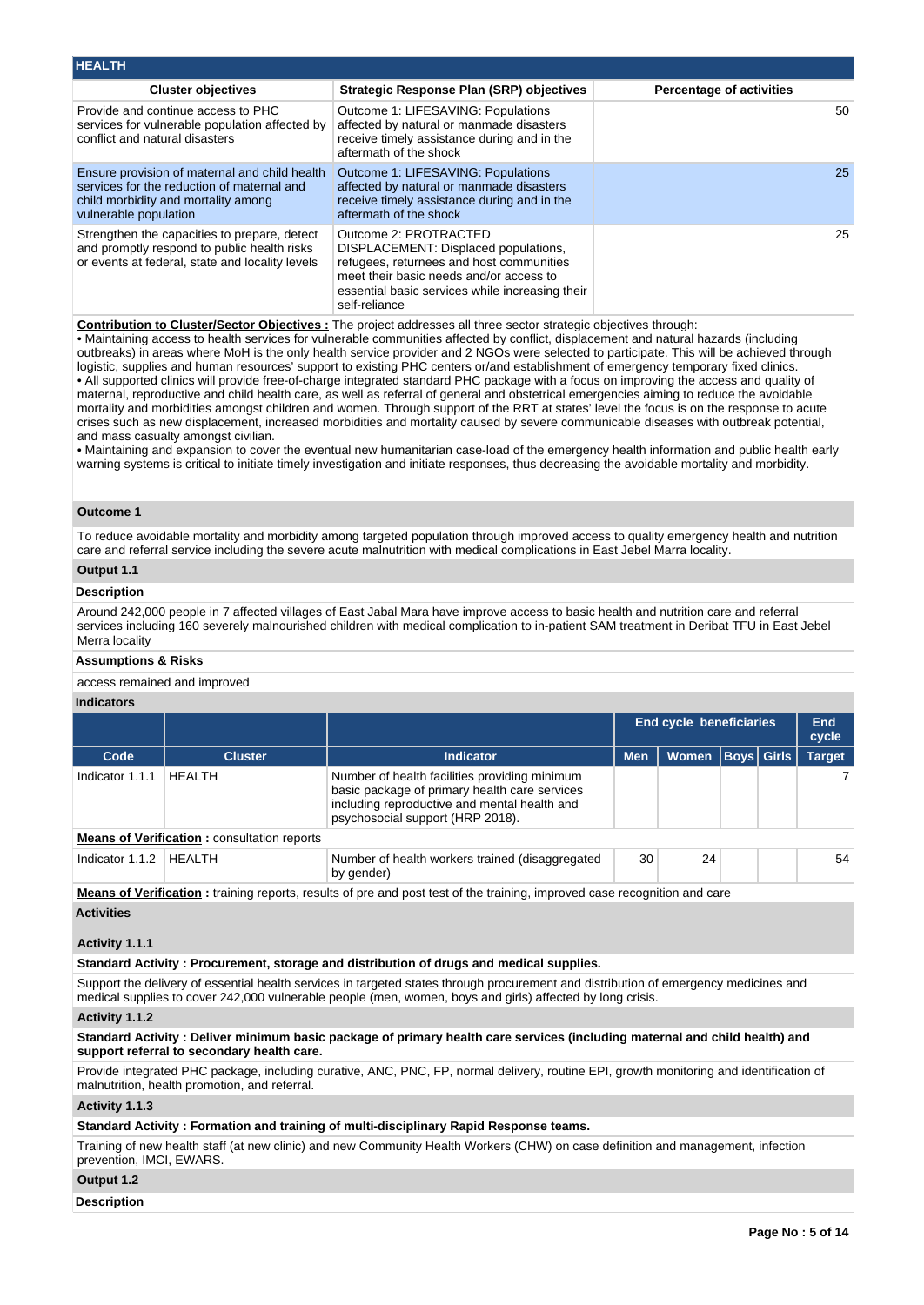The collection, analysis and dissemination of critical health information data to monitor health situation and disease trends is effective and used for tailoring of an adequate and timely identification, prevention and control of outbreaks with further expansion to cover the new caseload in the established new villages

#### **Assumptions & Risks**

remained commitment of medical staff and CHW to work in these areas

#### **Indicators**

|                 |                                                             |                                                                                                                                            | <b>End cycle beneficiaries</b> |              |  | <b>End</b><br>cycle |               |  |
|-----------------|-------------------------------------------------------------|--------------------------------------------------------------------------------------------------------------------------------------------|--------------------------------|--------------|--|---------------------|---------------|--|
| Code            | <b>Cluster</b>                                              | Indicator                                                                                                                                  | <b>Men</b>                     | <b>Women</b> |  | <b>Boys Girls</b>   | <b>Target</b> |  |
| Indicator 1.2.1 | <b>HEALTH</b>                                               | % completeness and timeliness of weekly<br>surveillance reporting from sentinel sites (HRP<br>2018).                                       |                                |              |  |                     | 100           |  |
|                 | <b>Means of Verification:</b> investigation mission reports |                                                                                                                                            |                                |              |  |                     |               |  |
| Indicator 1.2.2 | HEALTH                                                      | Number of community awareness sessions<br>conducted.                                                                                       |                                |              |  |                     | 18            |  |
|                 |                                                             | Means of Verification: KAPs study, health promotion reports, results of interviewing the community on level of knowledge on health issues, |                                |              |  |                     |               |  |
| Indicator 1.2.3 | HEALTH                                                      | % of health emergency events reported,<br>investigated and response initiated within 72<br>hours after reporting (HRP 2018).               |                                |              |  |                     | 98            |  |

**Means of Verification**: outbreak investigation reports

### **Activities**

## **Activity 1.2.1**

**Standard Activity : Support or conduct public health alert investigation, verification and response, including outbreaks.** Conduct missions for investigation of alerts, collection of samples, identification of sources, active case finding, and development of response plan.

#### **Activity 1.2.2**

**Standard Activity : Support and conduct routine or acceleration interventions for immunization.**

Conduct mass vaccination campaign for the new arrivals against measles and polio jointly with the partners targeting children bellow 15 years of age (73,450 children).

## **Activity 1.2.3**

**Standard Activity : Conduct awarereness / orientation sessions at the health facility for the community**

Conduct health awareness for prevention/control of outbreaks (water/vector borne and hygiene related diseases).

#### **Activity 1.2.4**

**Standard Activity : Support or conduct public health alert investigation, verification and response, including outbreaks.**

Training of 50 new health staff on EWARS alert investigation and initiation of response and recording and reporting of morbidity data.

## **Additional Targets :**

# **NUTRITION**

| <b>Cluster objectives</b>                                                                                                   | <b>Strategic Response Plan (SRP) objectives</b>                                                                                                         | <b>Percentage of activities</b> |
|-----------------------------------------------------------------------------------------------------------------------------|---------------------------------------------------------------------------------------------------------------------------------------------------------|---------------------------------|
| Provide life-saving nutrition interventions to<br>those affected by new emergencies, or living<br>in newly accessible areas | Outcome 1: LIFESAVING: Populations<br>affected by natural or manmade disasters<br>receive timely assistance during and in the<br>aftermath of the shock | 50                              |
| Stabilize and reduce malnutrition, mortality<br>and morbidity levels                                                        | Outcome 3: NUTRITION AND RESILIENCE:<br>Vulnerable residents in targeted areas have<br>improved nutrition status and increased<br>resilience            | 50 <sup>°</sup>                 |

**Contribution to Cluster/Sector Objectives :** To reduce the avoidable SAM related moralities in SHF prioritized locality of East Jebel Marra in South Darfur State through ensuring access to lifesaving SAM inpatient services.

Outcome 1: Populations affected by natural or manmade disasters receive timely assistance during and in the aftermath of the shock (HRP 2018)

Provision of quality lifesaving nutrition services for acutely malnourished children (boys and girls 6-59 months of age) among highly vulnerable communities (HRP 2018).

#### **Outcome 1**

To reduce the avoidable mortality attributed to the severe acute malnutrition with medical complications in East Jebel Merra Locality.

### **Output 1.1**

### **Description**

Access of 160 severely malnourished children with medical complication to in-patient SAM treatment in the Deribat TFU in East Jebel Merra locality

## **Assumptions & Risks**

Timely transfer of funds for the implementation of activities, and security situation allows the implementation at all targeted locations

### **Indicators**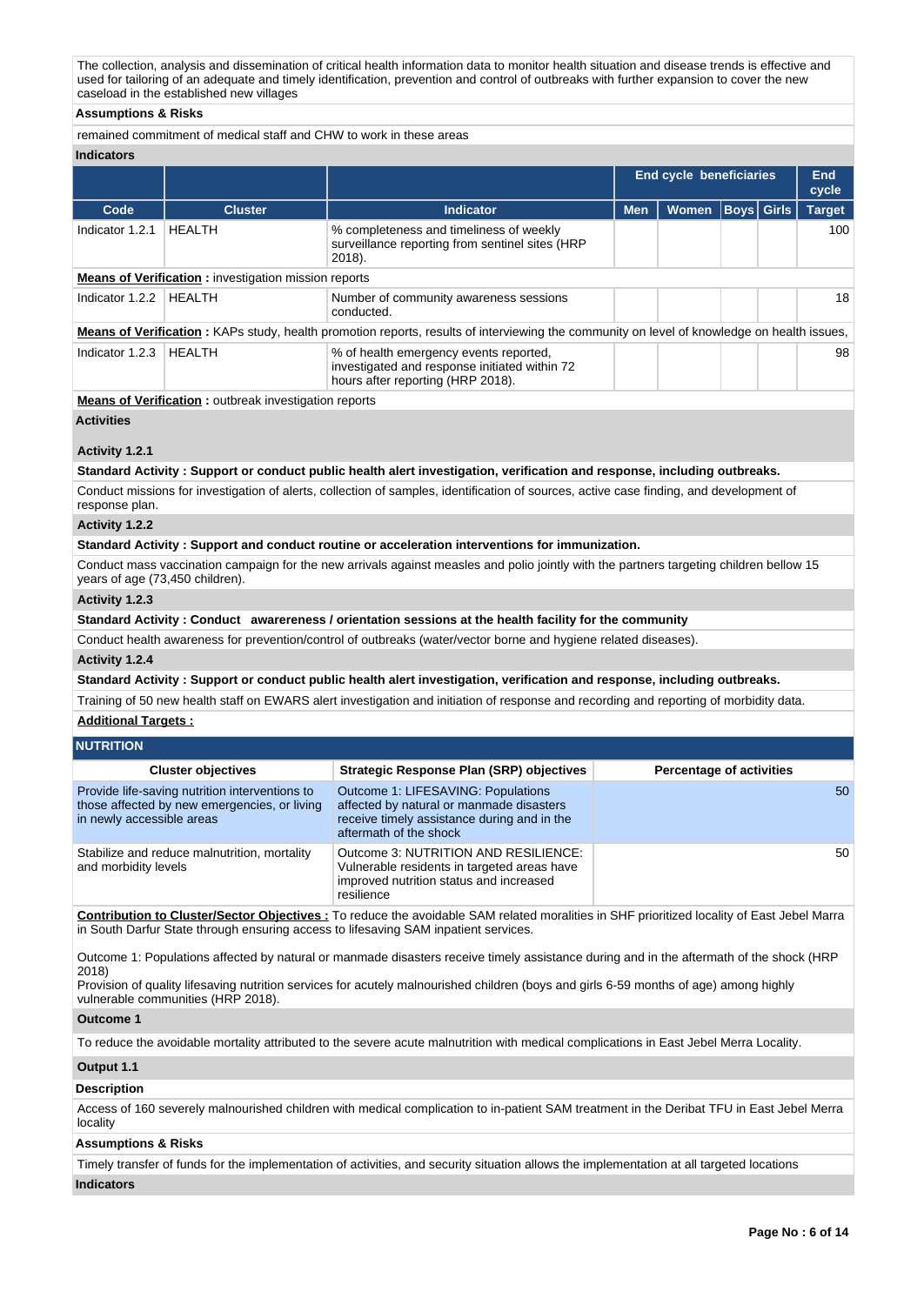|                                                                                                                    |                                                                                                                                             |                                                                                                                                             | <b>End cycle beneficiaries</b> |                                   |    |    | End<br>cycle  |  |  |
|--------------------------------------------------------------------------------------------------------------------|---------------------------------------------------------------------------------------------------------------------------------------------|---------------------------------------------------------------------------------------------------------------------------------------------|--------------------------------|-----------------------------------|----|----|---------------|--|--|
| Code                                                                                                               | <b>Cluster</b>                                                                                                                              | <b>Indicator</b>                                                                                                                            | <b>Men</b>                     | <b>Boys</b> Girls<br><b>Women</b> |    |    | <b>Target</b> |  |  |
| Indicator 1.1.1                                                                                                    | <b>NUTRITION</b>                                                                                                                            | % of boys and girls 0-59 months with SAM cured<br>among the discharged children (target >75%<br>according to SPHERE)                        |                                |                                   |    |    | 100           |  |  |
|                                                                                                                    | <b>Means of Verification</b> : Reports on monthly base from the SC unit and close monitoring and supervision at all level of implementation |                                                                                                                                             |                                |                                   |    |    |               |  |  |
| Indicator 1.1.2                                                                                                    | <b>NUTRITION</b>                                                                                                                            | Number of technical staff and community outreach<br>volunteers trained in different nutrition subjects<br>(CMAM Package, IYCF, NiE)         |                                |                                   |    |    | 20            |  |  |
|                                                                                                                    |                                                                                                                                             | <b>Means of Verification</b> : Reports on monthly base from the SC unit and close monitoring and supervision at all level of implementation |                                |                                   |    |    |               |  |  |
| Indicator 1.1.3                                                                                                    | <b>NUTRITION</b>                                                                                                                            | Number of at risk malnourished girls, boys (6-23)<br>months) admitted to acute malnutrition prevention<br>program. (HRP 2018)               |                                |                                   | 78 | 82 | 160           |  |  |
| <b>Means of Verification:</b> results of nutrition assessment, records of inpatient care at the health facilities. |                                                                                                                                             |                                                                                                                                             |                                |                                   |    |    |               |  |  |

**Means of Verification :** results of nutrition assessment, records of inpatient care at the health facilities, **Activities**

## **Activity 1.1.1**

#### **Standard Activity : Provision of CMAM services for SAM and MAM cases of U5 children and PLW (incl. refurbishment of OTP/TSFP, provision of RUTF/SUTF, MUAC screening, referral service for SAM with complication case etc.)**

As the stabilization center will be newly established in the East Jebel Merra Locality, therefore, staff (medical doctor, Nutritionist and one Nurse) will be recruited for the mentioned SC. Qualified nutrition staff will be observed to encourage the utilization of services, and aiming to remove the language barriers, Priorities will be given to the staff from within the targeted communities.

### **Activity 1.1.2**

**Standard Activity : Provision of CMAM services for SAM and MAM cases of U5 children and PLW (incl. refurbishment of OTP/TSFP, provision of RUTF/SUTF, MUAC screening, referral service for SAM with complication case etc.)**

Health and nutrition staff will be trained on In patient Management of SAM with complications. The staff (08 male, 12 female) from the newly established SC will be trained on in patient management of SAM while also giving opportunity to the nutrition staff of other health facilities located in the East Jebel Merra locality. The participants will be introduced by the state ministry of health (SMOH), nutrition unit, and the staff from other health facilities in the east Jebel Merra will be also given opportunity in this training. The inpatient SAM guideline which was revised by the WHO and FMOH team will be used for this training. The nutrition sector partners will be informed during the sector meetings (at national and targeted states level) about the progress of the SAM inpatient training.

## **Activity 1.1.3**

#### **Standard Activity : Provision of CMAM services for SAM and MAM cases of U5 children and PLW (incl. refurbishment of OTP/TSFP, provision of RUTF/SUTF, MUAC screening, referral service for SAM with complication case etc.)**

PThe newly established SC in the East Jebel Merra will be provided with all the required medicines throughout the project duration. It will be ensured that medicines are provided on timely manner, and to avoid any shortage of the lifesaving medicines for the inpatient treatment of children under five with SAM with medical complications.rocurement of Medicines for SAM inpatient management of newly established TFU in East Jebel Merra

### **Activity 1.1.4**

**Standard Activity : Provision of CMAM services for SAM and MAM cases of U5 children and PLW (incl. refurbishment of OTP/TSFP, provision of RUTF/SUTF, MUAC screening, referral service for SAM with complication case etc.)**

Printing of the sets of standard package; guidelines, training module and job aids for inpatient case of SAM for 20 health and nutrition staff & facilitators for the TFU

The revised version of the In-patient SAM guideline, training module, Job Aids will be printed and distributed to the trainees, these package will be used both during the training and will be also helpful after the training during their practical service in the TFU/SC.

## **Activity 1.1.5**

**Standard Activity : Provision of CMAM services for SAM and MAM cases of U5 children and PLW (incl. refurbishment of OTP/TSFP, provision of RUTF/SUTF, MUAC screening, referral service for SAM with complication case etc.)**

Printing registers and reporting tools for the TFU

Throughout the project implementation, registers and reporting tools will be printed and supplied to the TFU/SC, in order to ensure timely reporting from the Center.

### **Activity 1.1.6**

**Standard Activity : Provision of CMAM services for SAM and MAM cases of U5 children and PLW (incl. refurbishment of OTP/TSFP, provision of RUTF/SUTF, MUAC screening, referral service for SAM with complication case etc.)**

Establishment of the SC in the East Jebel Merra

Establishment of the SC included to : Refurbishing, fixing the infection prevention facilities, hand washing , provision of beds, bed sheets, couch, tables, chairs to the TFU/SC. See the Annex A for detail.

## **Activity 1.1.7**

**Standard Activity : Provision of CMAM services for SAM and MAM cases of U5 children and PLW (incl. refurbishment of OTP/TSFP, provision of RUTF/SUTF, MUAC screening, referral service for SAM with complication case etc.)**

Conducting 6 supportive supervisory visits jointly with MOH

Conduct 6 supportive supervisory visit together with the on the job training to the SHF targeted location of East Jebel Merra. 2 Supervisory visits will be carried out from the FMOH and WHO main offices in Khartoum, while 4 supervisory visits will be carried out by the South Darfur State team of MoH and WHO to oversee the project implementation provide support and focus on the quality implementation.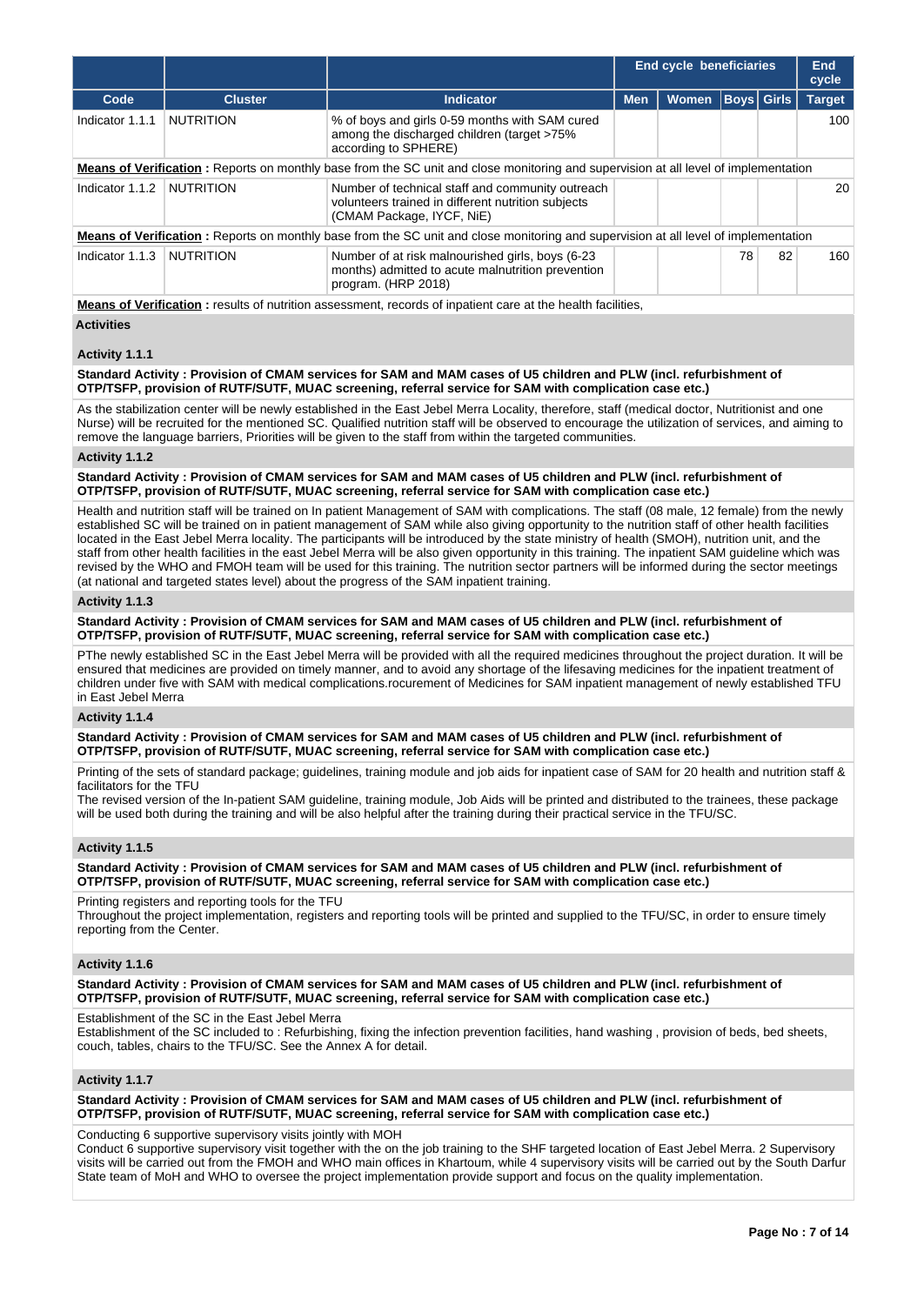**Additional Targets :** The dropdown list was limited to some activities only under the nutrition and the training, supplies, equipment for SAM SC was not clearly found

# **M & R**

### **Monitoring & Reporting plan**

Khartoum EHA team will provide oversight; this will be done through regular teleconferencing and short mission to the field. Regular reports and updates from Sub grants health partners and SMOH is an additional method to ensure proper implementation is ongoing. Monitoring and supervision will include WHO, MOH and NGOs sub granted for implementation of the project, weekly reports from these implementing partners also will be used as monitoring mechanism for disease trend and availability of medicine and medical supplies,

The second level is through WHO field offices in South Darfur, national and international officers in the field have an agreed upon schedule to visit all targeted areas and report on gaps and implementation rates and public health concerns as observed. In all instances these visit are accompanied with SMOH staff which also ensures that information sharing is happening at all level. WHO field offices provide Khartoum office with EWARS and monthly updates for reporting on indicators to the health cluster and OCHA.

WHO also takes part in all joint assessment (UN and MOH) whether they are just regular missions or in response to an emergency. Other tools that would monitor the situation on the ground is the HeRAMS which provides an update on quarterly bases from partners on resources available in the field. additionally EWARS which is the communicable disease early warning system would provide an alert to a possible public health risks and reporting on quarterly basis using SHF output indicators

### **Workplan**

| Activitydescription                                                                                                                                                                                                                                                                                                                                                                                                                                                                                                                                                                                                                                                                                                                                                                                | Year |   | 2  |                         |    |          |              |                 |    |    | 10       |                         | $12$         |
|----------------------------------------------------------------------------------------------------------------------------------------------------------------------------------------------------------------------------------------------------------------------------------------------------------------------------------------------------------------------------------------------------------------------------------------------------------------------------------------------------------------------------------------------------------------------------------------------------------------------------------------------------------------------------------------------------------------------------------------------------------------------------------------------------|------|---|----|-------------------------|----|----------|--------------|-----------------|----|----|----------|-------------------------|--------------|
| 2018<br>HEALTH: Activity 1.1.1: Support the delivery of essential health services in<br>targeted states through procurement and distribution of emergency medicines and<br>medical supplies to cover 242,000 vulnerable people (men, women, boys and girls)<br>2019<br>affected by long crisis.                                                                                                                                                                                                                                                                                                                                                                                                                                                                                                    |      |   |    |                         | X. | $\times$ |              | $X$ $X$ $X$ $X$ |    |    |          | $X$ $X$ $X$             |              |
|                                                                                                                                                                                                                                                                                                                                                                                                                                                                                                                                                                                                                                                                                                                                                                                                    |      | X | X  | X                       |    |          |              |                 |    |    |          |                         |              |
| HEALTH: Activity 1.1.2: Provide integrated PHC package, including curative, ANC,<br>PNC, FP, normal delivery, routine EPI, growth monitoring and identification of                                                                                                                                                                                                                                                                                                                                                                                                                                                                                                                                                                                                                                 | 2018 |   |    |                         | X. | $\times$ | X            | $\mathsf{X}$    | X. | X  | <b>X</b> | $\mathsf{X} \mathsf{X}$ |              |
| malnutrition, health promotion, and referral.                                                                                                                                                                                                                                                                                                                                                                                                                                                                                                                                                                                                                                                                                                                                                      | 2019 | X | X  | $\mathsf{X}$            |    |          |              |                 |    |    |          |                         |              |
| HEALTH: Activity 1.1.3: Training of new health staff (at new clinic) and new<br>Community Health Workers (CHW) on case definition and management, infection                                                                                                                                                                                                                                                                                                                                                                                                                                                                                                                                                                                                                                        | 2018 |   |    |                         |    | X        | X            |                 |    | X  | X        |                         |              |
| prevention, IMCI, EWARS.                                                                                                                                                                                                                                                                                                                                                                                                                                                                                                                                                                                                                                                                                                                                                                           | 2019 |   |    |                         |    |          |              |                 |    |    |          |                         |              |
| HEALTH: Activity 1.2.1: Conduct missions for investigation of alerts, collection of<br>samples, identification of sources, active case finding, and development of                                                                                                                                                                                                                                                                                                                                                                                                                                                                                                                                                                                                                                 | 2018 |   |    |                         | X. | Χ        | Χ            | X               | X. | X  | X.       | $\mathsf{X}$            | $\mathsf{X}$ |
| response plan.                                                                                                                                                                                                                                                                                                                                                                                                                                                                                                                                                                                                                                                                                                                                                                                     | 2019 | X | Χ  | $\mathsf{I} \mathsf{X}$ |    |          |              |                 |    |    |          |                         |              |
| HEALTH: Activity 1.2.2: Conduct mass vaccination campaign for the new arrivals<br>against measles and polio jointly with the partners targeting children bellow 15                                                                                                                                                                                                                                                                                                                                                                                                                                                                                                                                                                                                                                 | 2018 |   |    |                         |    |          |              | X               | X. | X  |          |                         |              |
| years of age (73,450 children).                                                                                                                                                                                                                                                                                                                                                                                                                                                                                                                                                                                                                                                                                                                                                                    | 2019 |   |    |                         |    |          |              |                 |    |    |          |                         |              |
| HEALTH: Activity 1.2.3: Conduct health awareness for prevention/control of<br>outbreaks (water/vector borne and hygiene related diseases).                                                                                                                                                                                                                                                                                                                                                                                                                                                                                                                                                                                                                                                         | 2018 |   |    |                         |    | X        | $\mathsf{X}$ |                 |    |    | X        | $\mathsf{X}$            |              |
|                                                                                                                                                                                                                                                                                                                                                                                                                                                                                                                                                                                                                                                                                                                                                                                                    | 2019 |   |    |                         |    |          |              |                 |    |    |          |                         |              |
| HEALTH: Activity 1.2.4: Training of 50 new health staff on EWARS alert<br>investigation and initiation of response and recording and reporting of morbidity                                                                                                                                                                                                                                                                                                                                                                                                                                                                                                                                                                                                                                        | 2018 |   |    |                         |    |          | X            | $\mathsf{X}$    |    |    |          |                         |              |
| data.                                                                                                                                                                                                                                                                                                                                                                                                                                                                                                                                                                                                                                                                                                                                                                                              | 2019 |   |    |                         |    |          |              |                 |    |    |          |                         |              |
| NUTRITION: Activity 1.1.1: As the stabilization center will be newly established in<br>the East Jebel Merra Locality, therefore, staff (medical doctor, Nutritionist and one                                                                                                                                                                                                                                                                                                                                                                                                                                                                                                                                                                                                                       | 2018 |   |    |                         |    | X        | $\mathsf{X}$ |                 |    |    |          |                         |              |
| Nurse) will be recruited for the mentioned SC. Qualified nutrition staff will be<br>observed to encourage the utilization of services, and aiming to remove the<br>language barriers, Priorities will be given to the staff from within the targeted<br>communities.                                                                                                                                                                                                                                                                                                                                                                                                                                                                                                                               | 2019 |   |    |                         |    |          |              |                 |    |    |          |                         |              |
| NUTRITION: Activity 1.1.2: Health and nutrition staff will be trained on In patient                                                                                                                                                                                                                                                                                                                                                                                                                                                                                                                                                                                                                                                                                                                | 2018 |   |    |                         | X  | Χ        | X            | X               | X. | X  | X.       | $\mathsf{X}$            | $\mathsf{X}$ |
| Management of SAM with complications. The staff (08 male, 12 female) from the<br>newly established SC will be trained on in patient management of SAM while also<br>giving opportunity to the nutrition staff of other health facilities located in the East<br>Jebel Merra locality. The participants will be introduced by the state ministry of<br>health (SMOH), nutrition unit, and the staff from other health facilities in the east<br>Jebel Merra will be also given opportunity in this training. The inpatient SAM<br>guideline which was revised by the WHO and FMOH team will be used for this<br>training. The nutrition sector partners will be informed during the sector meetings<br>(at national and targeted states level) about the progress of the SAM inpatient<br>training. |      |   | X. | $\mathsf{X}$            |    |          |              |                 |    |    |          |                         |              |
| NUTRITION: Activity 1.1.3: PThe newly established SC in the East Jebel Merra will<br>be provided with all the required medicines throughout the project duration. It will                                                                                                                                                                                                                                                                                                                                                                                                                                                                                                                                                                                                                          | 2018 |   |    |                         | X. | X        | $\mathsf{X}$ | $\mathsf{X}$    | X  | X. | X.       | $\mathsf{X}$            | $\mathsf{X}$ |
| be ensured that medicines are provided on timely manner, and to avoid any<br>shortage of the lifesaving medicines for the inpatient treatment of children under<br>five with SAM with medical complications.rocurement of Medicines for SAM<br>inpatient management of newly established TFU in East Jebel Merra                                                                                                                                                                                                                                                                                                                                                                                                                                                                                   |      |   |    |                         |    |          |              |                 |    |    |          |                         |              |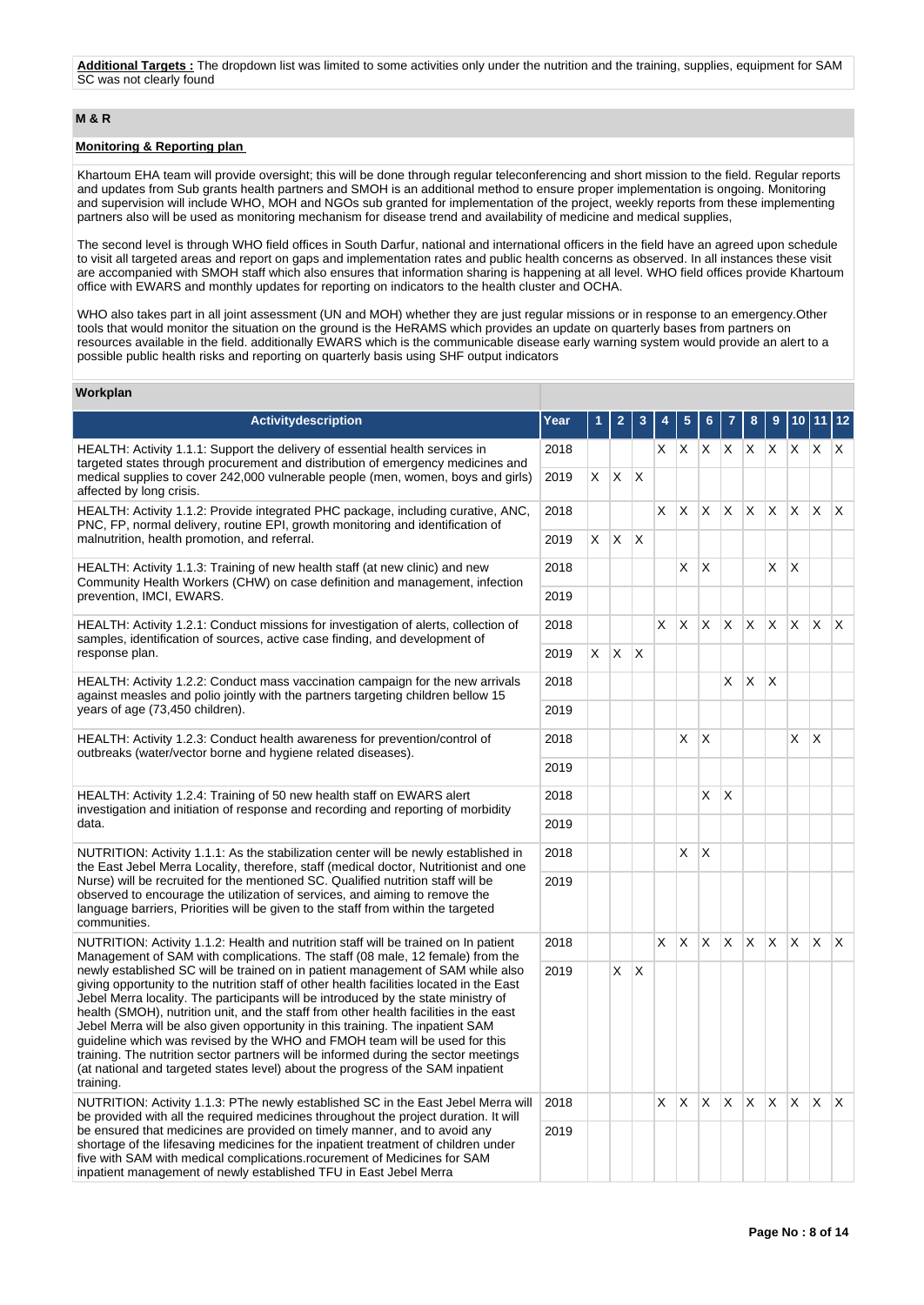NUTRITION: Activity 1.1.4: Printing of the sets of standard package; guidelines, training module and job aids for inpatient case of SAM for 20 health and nutrition staff & facilitators for the TFU

The revised version of the In-patient SAM guideline, training module, Job Aids will be printed and distributed to the trainees, these package will be used both during the training and will be also helpful after the training during their practical service in the TFU/SC.

NUTRITION: Activity 1.1.5: Printing registers and reporting tools for the TFU Throughout the project implementation, registers and reporting tools will be printed and supplied to the TFU/SC, in order to ensure timely reporting from the Center.

NUTRITION: Activity 1.1.6: Establishment of the SC in the East Jebel Merra Establishment of the SC included to : Refurbishing, fixing the infection prevention facilities, hand washing , provision of beds, bed sheets, couch, tables, chairs to the TFU/SC. See the Annex A for detail.

NUTRITION: Activity 1.1.7: Conducting 6 supportive supervisory visits jointly with MOH

Conduct 6 supportive supervisory visit together with the on the job training to the SHF targeted location of East Jebel Merra. 2 Supervisory visits will be carried out from the FMOH and WHO main offices in Khartoum, while 4 supervisory visits will be carried out by the South Darfur State team of MoH and WHO to oversee the project implementation provide support and focus on the quality implementation.

## **OTHER INFO**

## **Accountability to Affected Populations**

Prior to the development of the proposal, the inter-sectorial and sectorial assessments"' methodology, as well as WHO supervisory visits includes interviews with community members (male and female) and group discussions to facilitate their participation to the design of the project, community leaders meeting will be used to inform the people on progress made and receive the community concern regarding the quality and availability of the services, banners and signboards will be fabricated to inform the communities about the elements of the SHF project and the duration.

Supervision missions in affected areas will include random interviews with patients (community members ) as well as community group discussions to assess their perception of provided services and immediate needs, and identify the best solutions. Corrective measures will take into account their feed-back.

The trainings participants would be selected from the same communities and will include a balance between women and men to ensure alignment of the implementation with the local culture. For the training of the health staff, the aim is to have at least 30% female, and for midwives 100% female. During the health awareness campaigns, female health promoters will ensure the access to information/education of female community members; especially in camps where about 60- 70% (depending on camp) of inhabitants are female. All training sessions and awareness campaigns conducted during the Rapid Response Teams mission will include key message on environmental protection from biological contamination as part of safe waste disposal and improved community level sanitation. Infection prevention measures aiming to ensure the protection of staff, patient and communities will be strictly implemented by the supported clinics/activities. Health and nutrition services will be established and provided inside the community settlement for both directly affected and host communities as do no harm

The RRT missions as initial response to acute crisis , includes into assessment methodology group focus meetings, interview with community members (female and male) to ensure that identification of urgent needs and prioritization of immediate actions respond to the populations real needs.

### **Implementation Plan**

"WHO has well established field office in Nyala, staffed with experienced public health professionals. WHO usually works in close coordination with the ministry of health at federal and state level. Still in East Jabal Mara areas, WHO will subcontracts MOH and NGOs ( NIDO, JMCO) to provide basic services in term of day to day running of the clinics, provide EWARS weekly reports on epidemiological situation. WHO provides emergency medical supplies, monitors the work implemented, and a final evaluation report from WHO in the field is shared with WHO Khartoum. This report, in addition to regular weekly updates from the field provides proper oversight and the ability steer/ adjusts the activities as seen necessary in the field. Additionally beneficiaries' satisfaction is very important hence during awareness campaign WHO will try to get feedback from the beneficiaries on how satisfied they are with the service provided.

WHO also works with MOH and National partners, in the monitoring and identification of gaps and arisen needs, on job training and building capacity usually takes place during the monitoring and supervisory visits of WHO field staff to rural areas in addition to the planned organized trainings on health and nutrition topics. All activities included in this proposal takes into consideration the seasonality (rainy season) which impeded access and in many instances for a long time. Prepositioning and more focus on preparedness is needed in such circumstances to ensure ability to respond. All activities included in this proposal focuses primarily on increasing national capacity to respond and enhance the access to integrated PHC services, WHO will maintain the regular inter-sectorial coordination will partners and stakeholders such as HAC in obtaining the travel permits and clearances

### **Coordination with other Organizations in project area**

| Name of the organization                 | Areas/activities of collaboration and rationale                                                                                                                                                                                                                        |
|------------------------------------------|------------------------------------------------------------------------------------------------------------------------------------------------------------------------------------------------------------------------------------------------------------------------|
| UNICEF, MOH, UNFPA, NIDO, JMCO           | Vaccination and joint supervision, coordination, outbreak response,<br>running 5 clinics, joint monitoring and supervision, RH matters,<br>coordination and joint supervision, Implementation of clinics, health<br>promotion, EWARS reporting and alerts of outbreaks |
| <b>Environment Marker Of The Project</b> |                                                                                                                                                                                                                                                                        |

|    | 2019 |   | X |   |    |         |            |   |         |   |   |   |   |
|----|------|---|---|---|----|---------|------------|---|---------|---|---|---|---|
|    | 2018 |   |   |   | X  | X       | $x \mid x$ |   | $X$ $X$ |   | X | X | X |
|    | 2019 | X | X | X |    |         |            |   |         |   |   |   |   |
|    | 2018 |   |   |   | X. | $X$ $X$ |            |   |         |   |   |   |   |
| į. | 2019 |   |   |   |    |         |            |   |         |   |   |   |   |
|    | 2018 |   |   |   |    | Χ       |            | Χ |         | Χ |   | X |   |
|    | 2019 | X |   | X |    |         |            |   |         |   |   |   |   |

2018 X X X X X X X X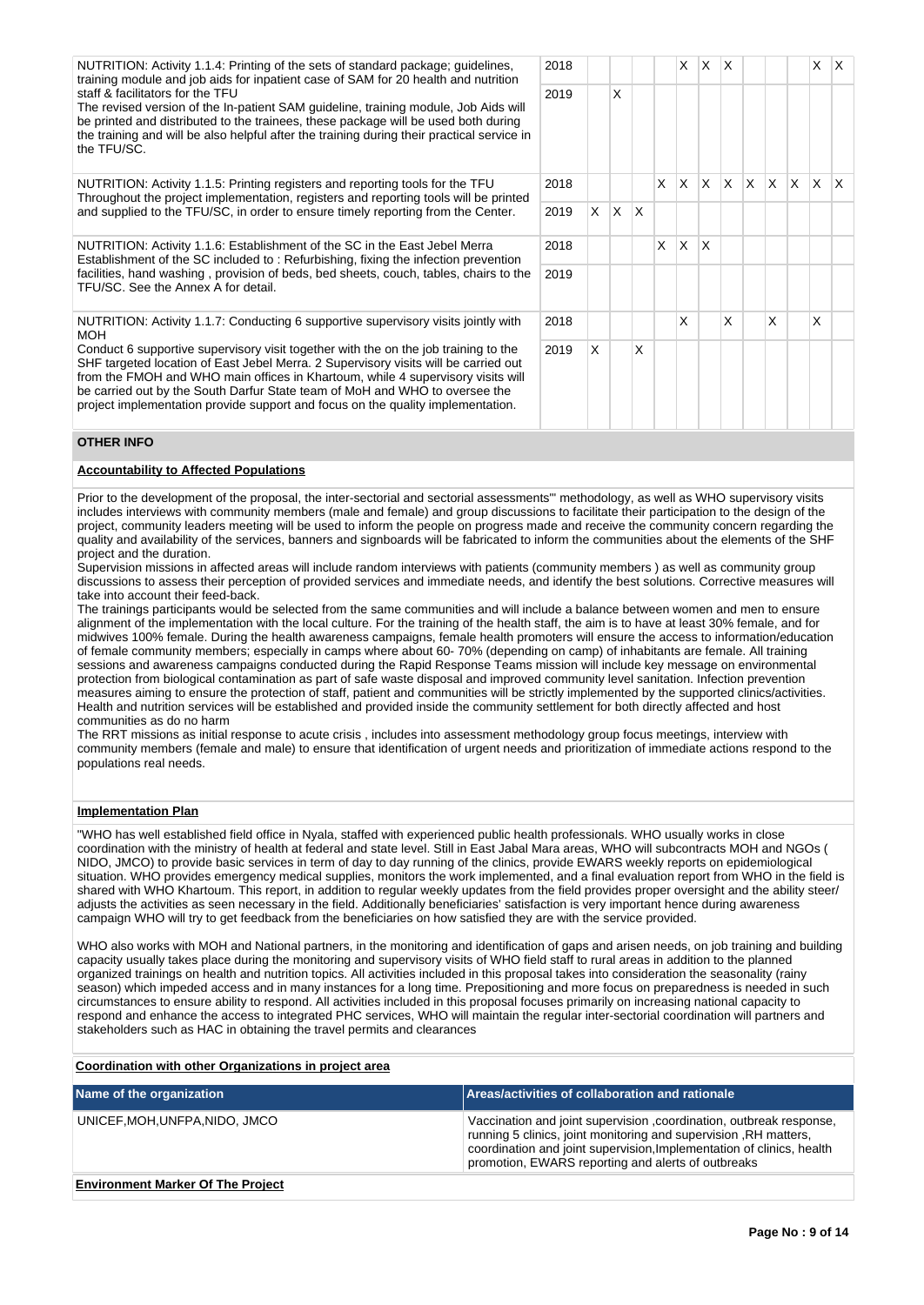B+: Medium environmental impact with mitigation(sector guidance)

### **Gender Marker Of The Project**

2b- The principal purpose of the project is to advance gender equality

### **Justify Chosen Gender Marker Code**

From assessment to prioritisation, planning, and monitoring and reporting the gender issues have been taking into account for the project development. The lack of access to essential health services, due to distance, availability of adequate staff, skills and medicines, security and affordability issues disproportionately affects women and children (boys and girls). The paucity of disaggregate health data constitutes a significant constraints in adequate planning of equitable emergency health services; however., the OCHA data shows that between 60-70 percentage of the camps inhabitants. The recording and reporting of all health data during project period will be done disaggregated by age and gender. The proposed activities aim to address most of these constraints; the health services to be implemented under this project by the MOH and NGOs will follow the sector standards that includes staffing and supplies necessary to address the special health needs of women and children (pediatric formula for medicines, necessary supplies for the deliveries, ANCs, PNCs and FP.; close collaboration with UNICEF and UNFPA will promote the availability of quality inputs (medicines, kits, equipment) needed for MNCH services, as well as implementation of the MISP package for potential new IDPs caseload. The health facilities established during project period (mobile team, RRT) will ensure that the services are brought close to the affected communities to promote access for women and children. In addition, the project focus on ensuring prompt identification and response The main health threats created by conflict and displacement, especially outbreaks of communicable and water and vector borne diseases are disproportionately affects women and children with potential fatal outcomes (half of the people affected by outbreaks are children bellow 5 years of age). As the decision makers in the households are men, the health awareness sessions related to reproductive health will also address men, to ensure their understanding

### **Protection Mainstreaming**

1. Access to essential health care is a human right and the project aims to improve the access for the most vulnerable communities 2. Access to affordable health care services, closer to the affected communities protects the most vulnerable entering in damaging coping strategies that increases their vulnerability to exploitation and abuses (especially women and children). The need for improving the acces to free-of-charge health care for the communities affected by humanitarian crisis is even greater in Sudan where the out of pocket expenditure is almost 79%.

3. Through interaction with the Camps Referral Mechanism, communities are giving the opportunity and improve their skill to raise concerns as a protective measure

4. The project also contributes to the protection of targeted communities as they are part of the alert mechanism of health threats(increased morbidity and mortality, and outbreaks)

5 Early identification and initiation of mitigation and control measures for public health threats/outbreaks is the most efficient measures to prevent emergencies became disasters, protecting not only the well being of affected group but also the host communities.

6. Proper biological waste management (incinerators, pit sharps) is included into the sector and MOH standards for the protection of staff, patients, communities and environment.

### **Country Specific Information**

### **Safety and Security**

WHO operates under the UNDSS rules and regulations to ensure the staff safety. An effective communication and support system is in place between the field UNDSS and WHO, as well as agreement for convoys (staff and medical supplies) protection with UNAMID, as well as cooperation with WFP for warehousing at field level as well as transport of supplies. Clear SOPs at central and field level ensure appropriate communication and permit/security clearance release from relevant authorities. UNAMID escort will be used for the field movement.

#### **Access**

Access for health and nutrition stakeholders is better than for other sectors as the security clearance is obtained faster for health assessments and service delivery. Even during active conflict periods, the access is denied/delayed, still information is received from the health actors active in the field

## **BUDGET**

| Code | <b>Budget Line Description</b>                                                                                                                                              |   | $D/S$ Quantity | <b>Unit</b><br>cost | <b>Duration</b><br><b>Recurran</b><br>ce | $\frac{9}{6}$<br>charged<br>to CHF | <b>Total Cost</b> |
|------|-----------------------------------------------------------------------------------------------------------------------------------------------------------------------------|---|----------------|---------------------|------------------------------------------|------------------------------------|-------------------|
|      | 1. Staff and Other Personnel Costs                                                                                                                                          |   |                |                     |                                          |                                    |                   |
| 1.1  | National technical officers                                                                                                                                                 | D | 2 <sup>1</sup> | 3,680<br>.00        | 12                                       | 15.00                              | 13,248.00         |
|      | 2 National Technical Officer NOA in South Darfur@ US\$ 3,680 / month; 15% of time spend for project implementation; directly<br>involved in project implementation.         |   |                |                     |                                          |                                    |                   |
| 1.2  | International Technical Officer based in Khartoum                                                                                                                           | D | 1              | 24,00<br>0.00       | 12                                       | 9.00                               | 25,920.00         |
|      | 1 International Technical Officer P5 \$ 24,000 /month; 9% spent on project.                                                                                                 |   |                |                     |                                          |                                    |                   |
| 1.3  | 1 National Health Data Manager                                                                                                                                              | D | 1 <sup>1</sup> | 2,500<br>.00        | 12                                       | 10.00                              | 3,000.00          |
|      | 1 National Health Data Manager @ 2,500/month * 10% time spent on project data analysis and interpretation                                                                   |   |                |                     |                                          |                                    |                   |
| 1.4  | 1 National Nutrition Officer based in Khartoum                                                                                                                              | D | 1              | 2,781<br>.00        | 12                                       | 60.00                              | 20,023.20         |
|      | 1 National Officer, based in Khartoum oversee the nutrition project by compiling the reports and do the coordination at Khartoum<br>level, 60% time spent for this project, |   |                |                     |                                          |                                    |                   |
|      | <b>Section Total</b>                                                                                                                                                        |   |                |                     |                                          |                                    | 62,191.20         |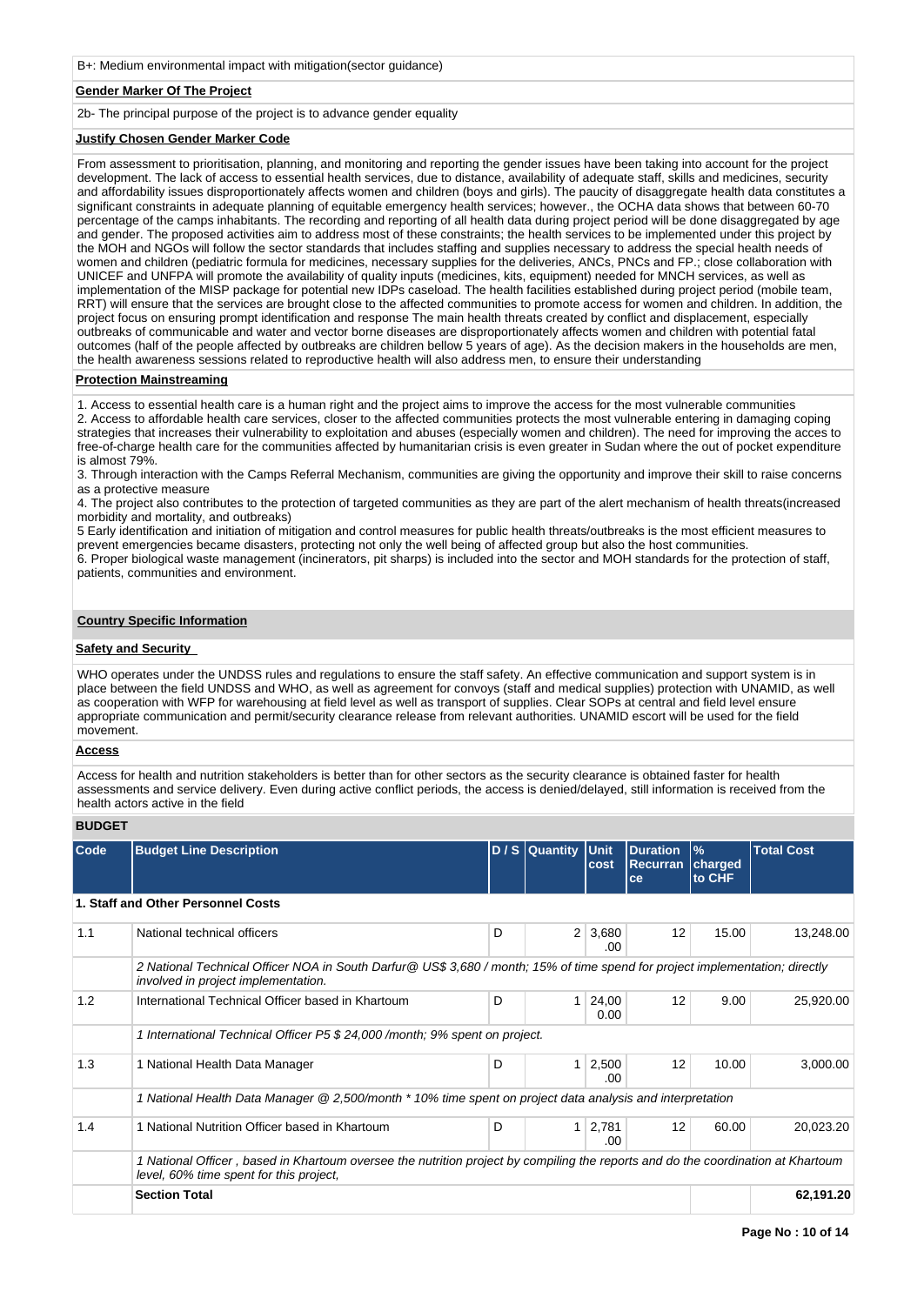|              | 2. Supplies, Commodities, Materials                                                                                                                                                                                                                                                                                                                                                                                                                                                                                                                                                                                                                                                                                                                                                                                                                                                                     |                                                                                                                                    |              |                         |              |        |            |  |  |  |
|--------------|---------------------------------------------------------------------------------------------------------------------------------------------------------------------------------------------------------------------------------------------------------------------------------------------------------------------------------------------------------------------------------------------------------------------------------------------------------------------------------------------------------------------------------------------------------------------------------------------------------------------------------------------------------------------------------------------------------------------------------------------------------------------------------------------------------------------------------------------------------------------------------------------------------|------------------------------------------------------------------------------------------------------------------------------------|--------------|-------------------------|--------------|--------|------------|--|--|--|
| 2.1          | Rapid Response Kits                                                                                                                                                                                                                                                                                                                                                                                                                                                                                                                                                                                                                                                                                                                                                                                                                                                                                     | D                                                                                                                                  |              | 20   5,300<br>.00       | $\mathbf{1}$ | 100.00 | 106,000.00 |  |  |  |
|              | Rapid response kits have been developed specifically for Sudan in 2013 by WHO country office jointly with International NGOs<br>and FMOH to respond to the specific health needs of the protracted nature of the displacement in Sudan. The content is based<br>on the national essential list of medicines for PHC level of MOH and WHO. Since then, WHO Sudan internationally procures RRK<br>for humanitarian response, including the USAID funded core-pipeline for the INGOs working in Sudan, and all other funding. -<br>small revision of quantities and items list done this year based on the feed-back received from NGOs during the consultative<br>meetings leaded by WHO - one RRK designated to serve a population size 3,000 with curative consultation for common illness<br>of all age groups for 3month where 300kits is needed, however only 20 kits are requested under this grant |                                                                                                                                    |              |                         |              |        |            |  |  |  |
| 2.2          | Mini Surgical Kit                                                                                                                                                                                                                                                                                                                                                                                                                                                                                                                                                                                                                                                                                                                                                                                                                                                                                       | 100.00                                                                                                                             | 9,750.00     |                         |              |        |            |  |  |  |
|              |                                                                                                                                                                                                                                                                                                                                                                                                                                                                                                                                                                                                                                                                                                                                                                                                                                                                                                         | .00<br>For simple dressing only, part of the curative case management for wounds and injuries, 5 clinics will receive one kit each |              |                         |              |        |            |  |  |  |
| 2.3          | storage and transportation of international and in-country<br>movement                                                                                                                                                                                                                                                                                                                                                                                                                                                                                                                                                                                                                                                                                                                                                                                                                                  | D                                                                                                                                  |              | $1 \quad 22,85$<br>1.00 | 1            | 100.00 | 22,851.00  |  |  |  |
|              | Cost of storage and in-country transportation of medical supplies (18% of the cost of medical supplies) rom total cost of<br>medicines and supplies requiring transportation; RRK = 106000 + mini surgical = 9750 + medicine for SAM= 11200 total cost is<br>USD 132,250,<br>$18\% =$ USD 22,851                                                                                                                                                                                                                                                                                                                                                                                                                                                                                                                                                                                                        |                                                                                                                                    |              |                         |              |        |            |  |  |  |
| 2.4          | sample transportation for national lab and international<br>copnfirmation                                                                                                                                                                                                                                                                                                                                                                                                                                                                                                                                                                                                                                                                                                                                                                                                                               | D                                                                                                                                  |              | 60 200.0<br>0           | $\mathbf{1}$ | 100.00 | 12,000.00  |  |  |  |
|              | Transport of laboratory samples (national and international) - alert investigation; during investigation missions, the RRT teams<br>collects samples from the suspected cases and as per guidelines; the samples must be sent to Khartoum national public health<br>lab for investigation and further analysis                                                                                                                                                                                                                                                                                                                                                                                                                                                                                                                                                                                          |                                                                                                                                    |              |                         |              |        |            |  |  |  |
| 2.5          | Medicines for SAM inpatient management of newly established D<br>TFU in East Jebel Merra                                                                                                                                                                                                                                                                                                                                                                                                                                                                                                                                                                                                                                                                                                                                                                                                                |                                                                                                                                    |              | 160 70.00               | $\mathbf{1}$ | 100.00 | 11,200.00  |  |  |  |
|              | Medicines for SAM inpatient management of newly established TFU in East Jebel Merra; the medicines is calculated based on<br>needs of 160 SAM cases and as per recent market prices                                                                                                                                                                                                                                                                                                                                                                                                                                                                                                                                                                                                                                                                                                                     |                                                                                                                                    |              |                         |              |        |            |  |  |  |
| 2.6          | Establishment of 1 TFU                                                                                                                                                                                                                                                                                                                                                                                                                                                                                                                                                                                                                                                                                                                                                                                                                                                                                  | D                                                                                                                                  | 5000         | 1.00                    | $\mathbf{1}$ | 100.00 | 5,000.00   |  |  |  |
|              | Establishment of 1 TFU in Deribat/Taiba to enable the facility deal with 160 expected SAM cases, the cost include mattress,<br>blankets, beds, tables and consumables.                                                                                                                                                                                                                                                                                                                                                                                                                                                                                                                                                                                                                                                                                                                                  |                                                                                                                                    |              |                         |              |        |            |  |  |  |
| 2.7          | IEC materials and treatment protocols                                                                                                                                                                                                                                                                                                                                                                                                                                                                                                                                                                                                                                                                                                                                                                                                                                                                   | D                                                                                                                                  | 3000         | 1.24                    | 1            | 100.00 | 3,720.00   |  |  |  |
|              | Printing health awareness material: 3,000 leaflets * USD 1.24                                                                                                                                                                                                                                                                                                                                                                                                                                                                                                                                                                                                                                                                                                                                                                                                                                           |                                                                                                                                    |              |                         |              |        |            |  |  |  |
| 2.8          | Printing the standard Package, guidelines, training module and<br>Job aids for in-patient case of SAM for 30 health workers &<br>facilitators.                                                                                                                                                                                                                                                                                                                                                                                                                                                                                                                                                                                                                                                                                                                                                          | I D                                                                                                                                |              | 30 70.00                | $\mathbf{1}$ | 100.00 | 2,100.00   |  |  |  |
|              | Printing the standard Package, guidelines, training module and Job aids for in-patient case of SAM for 30 health workers &<br>facilitators.                                                                                                                                                                                                                                                                                                                                                                                                                                                                                                                                                                                                                                                                                                                                                             |                                                                                                                                    |              |                         |              |        |            |  |  |  |
| 2.9          | Printing registers and reporting tools for the TFU                                                                                                                                                                                                                                                                                                                                                                                                                                                                                                                                                                                                                                                                                                                                                                                                                                                      | D                                                                                                                                  |              | 1   500.0  <br>0        |              | 100.00 | 500.00     |  |  |  |
|              |                                                                                                                                                                                                                                                                                                                                                                                                                                                                                                                                                                                                                                                                                                                                                                                                                                                                                                         |                                                                                                                                    |              |                         |              |        |            |  |  |  |
| 2.10         | <b>Consultant Medical Doctor NOA</b>                                                                                                                                                                                                                                                                                                                                                                                                                                                                                                                                                                                                                                                                                                                                                                                                                                                                    | D                                                                                                                                  | $\mathbf{1}$ | 2,400<br>.00            | 11           | 100.00 | 26,400.00  |  |  |  |
|              | (USD 80/day/ for 330 days), for case management of SAM cases, will be recruited as consultant at the field level to follow the<br>quality of SAM in patient care in daily basis, advice the nutrition team at delivery level, do on job training for the team and report<br>on medical technical needs and progress                                                                                                                                                                                                                                                                                                                                                                                                                                                                                                                                                                                     |                                                                                                                                    |              |                         |              |        |            |  |  |  |
| 2.11         | <b>Consultant Nutritionist NOA</b>                                                                                                                                                                                                                                                                                                                                                                                                                                                                                                                                                                                                                                                                                                                                                                                                                                                                      | D                                                                                                                                  |              | $2 \mid 1,500$<br>.00   | 11           | 100.00 | 33,000.00  |  |  |  |
|              | (USD 50/day/ for 330 days), 2 nutritionists as main members to assist the medical consultant on running the SAM inpatient care<br>services from the nutrition prospective,                                                                                                                                                                                                                                                                                                                                                                                                                                                                                                                                                                                                                                                                                                                              |                                                                                                                                    |              |                         |              |        |            |  |  |  |
| 2.12         | <b>Consuktant Nurse GS</b>                                                                                                                                                                                                                                                                                                                                                                                                                                                                                                                                                                                                                                                                                                                                                                                                                                                                              | D                                                                                                                                  | 1            | 900.0<br>0              | 11           | 100.00 | 9,900.00   |  |  |  |
|              | (USD 30/day/ for 330 days), for nursing of SAM cases who admitted for medical care in the health facility as service provider                                                                                                                                                                                                                                                                                                                                                                                                                                                                                                                                                                                                                                                                                                                                                                           |                                                                                                                                    |              |                         |              |        |            |  |  |  |
| 2.13         | Medical equipment                                                                                                                                                                                                                                                                                                                                                                                                                                                                                                                                                                                                                                                                                                                                                                                                                                                                                       | D                                                                                                                                  |              | $7 \mid 1,750$<br>.00   | 1            | 100.00 | 12,250.00  |  |  |  |
|              | Medical furbishing for the 7 supported clinics (surgical set, sphygmomanometer, microscopes, couch, IV stands, tables, trailers<br>"ect                                                                                                                                                                                                                                                                                                                                                                                                                                                                                                                                                                                                                                                                                                                                                                 |                                                                                                                                    |              |                         |              |        |            |  |  |  |
|              | <b>Section Total</b>                                                                                                                                                                                                                                                                                                                                                                                                                                                                                                                                                                                                                                                                                                                                                                                                                                                                                    |                                                                                                                                    |              |                         |              |        | 254,671.00 |  |  |  |
| 3. Equipment |                                                                                                                                                                                                                                                                                                                                                                                                                                                                                                                                                                                                                                                                                                                                                                                                                                                                                                         |                                                                                                                                    |              |                         |              |        |            |  |  |  |
| ΝA           | <b>NA</b>                                                                                                                                                                                                                                                                                                                                                                                                                                                                                                                                                                                                                                                                                                                                                                                                                                                                                               | <b>NA</b>                                                                                                                          | 0            | 0.00                    | 0            | 0      | 0.00       |  |  |  |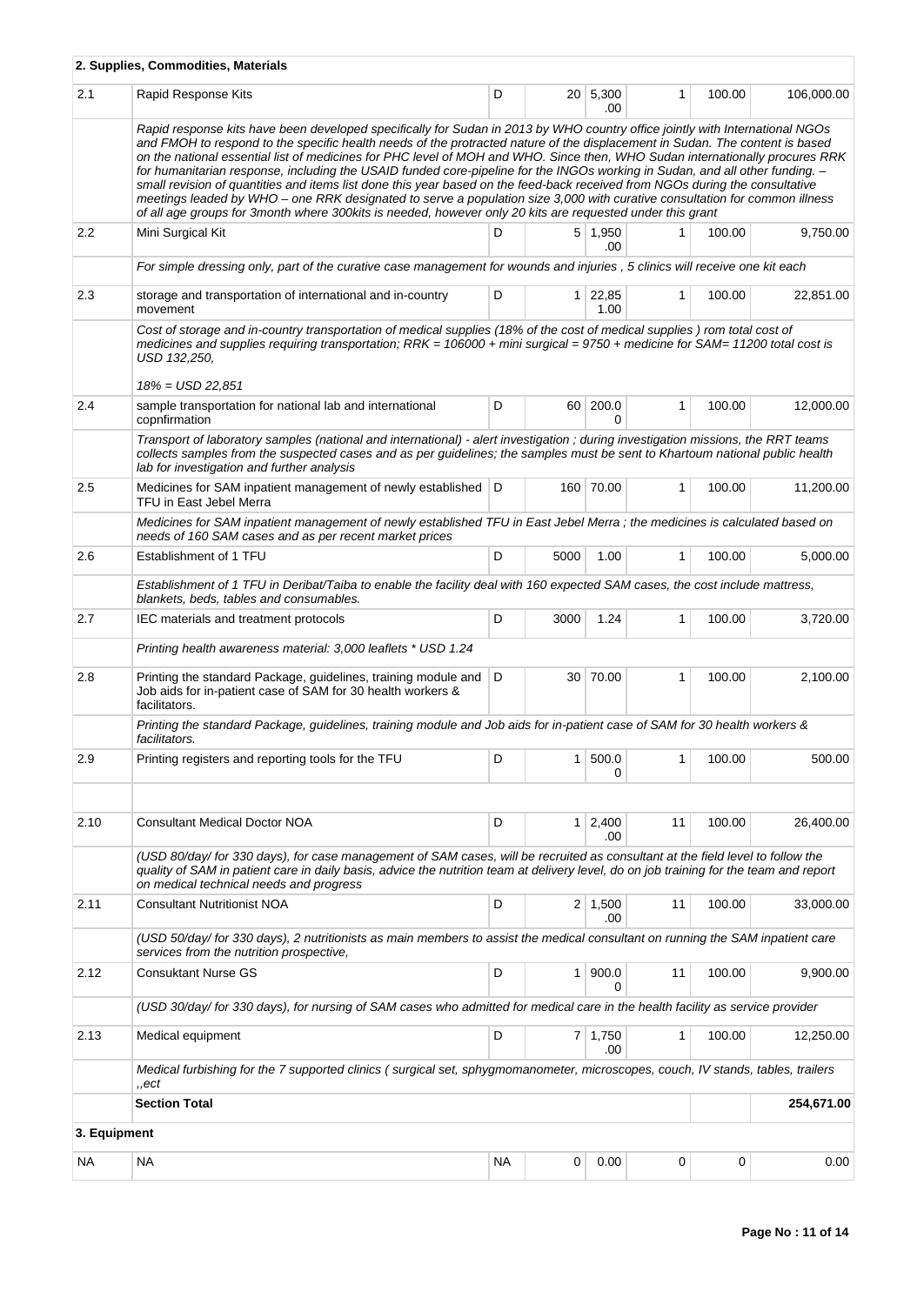|           | <b>NA</b>                                                                                                                                                                                                                                                                                                                                                                                                                                                                                                                                                         |   |        |                        |    |        |           |
|-----------|-------------------------------------------------------------------------------------------------------------------------------------------------------------------------------------------------------------------------------------------------------------------------------------------------------------------------------------------------------------------------------------------------------------------------------------------------------------------------------------------------------------------------------------------------------------------|---|--------|------------------------|----|--------|-----------|
|           | <b>Section Total</b>                                                                                                                                                                                                                                                                                                                                                                                                                                                                                                                                              |   |        |                        |    |        | 0.00      |
|           | <b>4. Contractual Services</b>                                                                                                                                                                                                                                                                                                                                                                                                                                                                                                                                    |   |        |                        |    |        |           |
| 4.1       | Rehabilitation of 5 clinics                                                                                                                                                                                                                                                                                                                                                                                                                                                                                                                                       | D |        | $5 \mid 15,30$<br>0.00 | 1  | 100.00 | 76,500.00 |
|           | Minor Rehabilitation for the 5 clinics in East Jebel Marra the 5 clinics were completely devastated as result of the military<br>operation over the past years, the rehabilitation would include renovation and repair of the existing buildings, doors, roofing,<br>painting as follow:<br>●□ Painting: \$5000<br>$\bullet$ Doors replacement = 2 Doors*1250 = \$2500<br>•□ Windows replacement: 10 windows per clinic * 250 = \$2500<br>•□ Roofs and sealing: \$3,000<br>floor and added shelter for the waiting area= 2300                                     |   |        |                        |    |        |           |
|           | <b>Section Total</b>                                                                                                                                                                                                                                                                                                                                                                                                                                                                                                                                              |   |        |                        |    |        | 76,500.00 |
| 5. Travel |                                                                                                                                                                                                                                                                                                                                                                                                                                                                                                                                                                   |   |        |                        |    |        |           |
| 5.1       | monitoring visits                                                                                                                                                                                                                                                                                                                                                                                                                                                                                                                                                 | D |        | $5 \mid 1,630$<br>.00  | 1  | 100.00 | 8,150.00  |
|           | Monitoring and supervision road visits from Khartoum office to the WNS camps:<br>$\bullet$ DSA: 3 people $\ast$ 5 days @ USD 80/day = USD 1,200<br>• Fuel cost for 1 round trip: USD 430 (the cost estimated based on market prices)<br>Total: 5 trips $@$ USD 1,630 per trip = USD 8,150                                                                                                                                                                                                                                                                         |   |        |                        |    |        |           |
| 5.2       | Investigation mission                                                                                                                                                                                                                                                                                                                                                                                                                                                                                                                                             | D | $20-1$ | 240.0<br>0             | 1  | 100.00 | 4,800.00  |
|           | Missions for alert investigation and outbreak response in EJM villages:<br>DSA: $3$ people * $2$ days @USD 40/day = USD 240                                                                                                                                                                                                                                                                                                                                                                                                                                       |   |        |                        |    |        |           |
| 5.3       | Case management training                                                                                                                                                                                                                                                                                                                                                                                                                                                                                                                                          | D | 24     | 100.0<br>0             | 6  | 100.00 | 14,400.00 |
|           | Training on case management and definition, infection preventions, outbreak investigation, EWARS:<br>DSA for 24 new staff for new clinic /DSA and transport $*$ 6 days $@$ USD 100/day = USD 14,400                                                                                                                                                                                                                                                                                                                                                               |   |        |                        |    |        |           |
| 5.4       | Facilitators cost for the training                                                                                                                                                                                                                                                                                                                                                                                                                                                                                                                                | D |        | 2   100.0<br>0         | 12 | 100.00 | 2,400.00  |
|           | DSA for facilitators for the training on case management and definition, infection preventions, outbreak investigation, EWARS:<br>3 facilitators * 8 days (including 2 preparatory days) $\circledR$ USD 100/day = USD 2,400                                                                                                                                                                                                                                                                                                                                      |   |        |                        |    |        |           |
| 5.5       | Supportive supervision visits jointly with SMOH: supervisory<br>missions to the supported TFU, 6 times during project period; 6<br>supervisions:                                                                                                                                                                                                                                                                                                                                                                                                                  | D | 6      | 1,984<br>.50           | 1  | 100.00 | 11,907.00 |
|           | National Level:<br>* 1 MoH staff X 5 days/visit X 2 visits x USD 80.9= USD 809<br>* 1 WHO staff : 1 person X 5 days/mission X 2 Visits X USD 162 = USD 1620<br>*2 (MoH and WHO person) transportation (Air) *2 visits *200/mission *2 visits= USD 800<br>*Vehicle fuel/mission; 3 days X 2 missions *100 USD = USD 600<br>Field Level:<br>* 1 MoH staff X 4 days/visit X 4 visits x USD 80.9= USD 1294<br>* 1 WHO staff and 1 driver: 2 people X 4 days/mission X 4 Visits X USD 162 = USD 5184<br>*Vehicle fuel/mission; 4 days X 4 missions *100 USD = USD 1600 |   |        |                        |    |        |           |
|           | Total cost 6 missions; USD 809 + USD 1620+ USD 800 + USD 600 + USD 1294 + USD 5184 +USD 1600 = USD 11,907                                                                                                                                                                                                                                                                                                                                                                                                                                                         |   |        |                        |    |        |           |
| 5.6       | Training of 20 Health Staff on SAM inpatient management.                                                                                                                                                                                                                                                                                                                                                                                                                                                                                                          | D |        | $1 \mid 7,280$<br>.00  | 1  | 100.00 | 7,280.00  |
|           | Per diem including transportation: 20 participants (1 session group with 20 participants)* 7 Days * USD 40 = USD 5600<br>*Per diem for 4 trainers and facilitators= 4 facilitators * 7 days * 1 sessions * USD 60 = USD 1680                                                                                                                                                                                                                                                                                                                                      |   |        |                        |    |        |           |
|           | Total = USD 7280                                                                                                                                                                                                                                                                                                                                                                                                                                                                                                                                                  |   |        |                        |    |        |           |
|           | <b>Section Total</b>                                                                                                                                                                                                                                                                                                                                                                                                                                                                                                                                              |   |        |                        |    |        | 48,937.00 |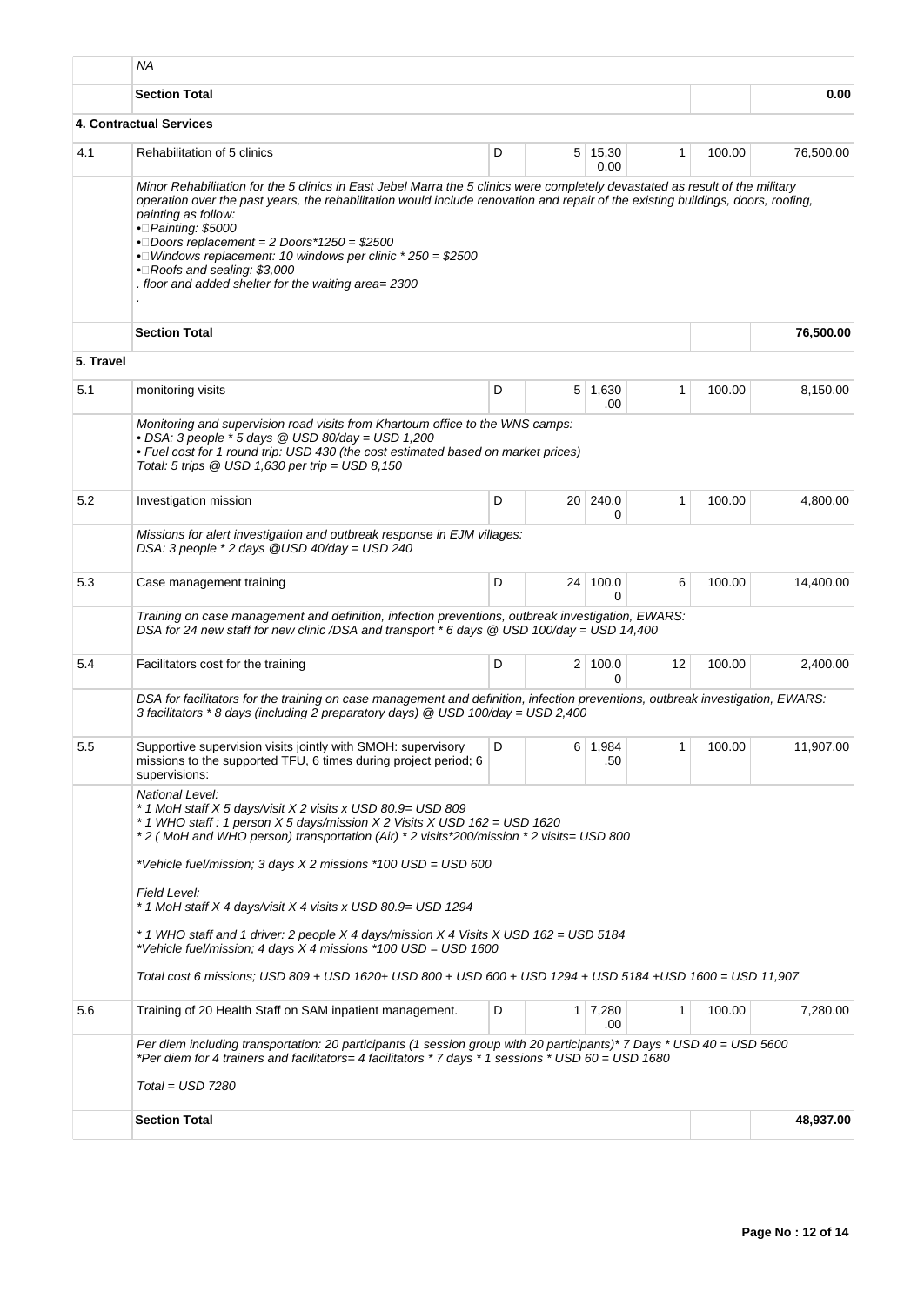|                         | 6. Transfers and Grants to Counterparts                                                                                                                                                                                                                                                                                                                                                                                                                                                                                                                                                                                                                                                                                              |   |                |                       |                   |        |            |
|-------------------------|--------------------------------------------------------------------------------------------------------------------------------------------------------------------------------------------------------------------------------------------------------------------------------------------------------------------------------------------------------------------------------------------------------------------------------------------------------------------------------------------------------------------------------------------------------------------------------------------------------------------------------------------------------------------------------------------------------------------------------------|---|----------------|-----------------------|-------------------|--------|------------|
| 6.1                     | <b>MOH</b>                                                                                                                                                                                                                                                                                                                                                                                                                                                                                                                                                                                                                                                                                                                           | D |                | $5 \mid 1,500$<br>.00 | 11                | 100.00 | 82,500.00  |
|                         | Transfer of fund to MOH for the operational cost in 5 clinics for 11 month<br>Direct provision of the health services for the targeted population including the outpatient, communicable disease and common<br>diseases management, trauma management, health education and provision of essential medicines (WHO).<br>WHO will provide technical support, monitoring of the quality of the services, medicines and medical supplies. WHO will monitor<br>the transfer through standard contract attached with due diligence report while the money will be transferred in trenches<br>In coordination with the UNICEF and UNFPA the Nutrition and Reproductive health activities respectively will be supported and<br>strengthened |   |                |                       |                   |        |            |
| 6.2                     | <b>NIDO</b>                                                                                                                                                                                                                                                                                                                                                                                                                                                                                                                                                                                                                                                                                                                          | D |                | $2 \mid 1,300$<br>.00 | 11                | 100.00 | 28,600.00  |
|                         | Transfer of fund to NIDO for the operational cost in 2 clinics for 11 month<br>Direct provision of the health services for the targeted population including the outpatient, communicable disease and common<br>diseases management, trauma management, health education and provision of essential medicines (WHO) which will be<br>complemented with UNICEF and UNFPA line medicines.<br>WHO will provide technical support, monitoring of the quality of the services, medicines and medical supplies.<br>WHO will monitor the transfer through standard contract attached with due diligence report while the money will be transferred in<br>trenches                                                                           |   |                |                       |                   |        |            |
| 6.3                     | JMCO for implementation of health education campaigns                                                                                                                                                                                                                                                                                                                                                                                                                                                                                                                                                                                                                                                                                | D |                | 18 1,319<br>.00       | $\mathbf{1}$      | 100.00 | 23,742.00  |
|                         | JMCO as community organization will be supported after their community volunteers being trained to deliver HE messages<br>designed sensitively to the affected communities: Breakdown of cost for 1 campaign Supervisors perdiem: 4 supervisors/3 days*<br>15 USD = USD 180. Perdiem of the volunteers: 30 volunteers / 3 days* 10 USD = USD 900 Transportation: 4 days * 59.75 USD =<br>USD 239*Total 1 campaign; USD 1319* 18 campaigns= 23,742 USD                                                                                                                                                                                                                                                                                |   |                |                       |                   |        |            |
|                         | <b>Section Total</b>                                                                                                                                                                                                                                                                                                                                                                                                                                                                                                                                                                                                                                                                                                                 |   |                |                       |                   |        | 134,842.00 |
|                         | 7. General Operating and Other Direct Costs                                                                                                                                                                                                                                                                                                                                                                                                                                                                                                                                                                                                                                                                                          |   |                |                       |                   |        |            |
| 7.1                     | Project reporting                                                                                                                                                                                                                                                                                                                                                                                                                                                                                                                                                                                                                                                                                                                    | D |                | $1 \mid 2,300$<br>.00 | $\mathbf{1}$      | 100.00 | 2,300.00   |
|                         | 1 financial and 1 narrative report 2* USD 2300. To cover support from regional office and HQ for certified financial and narrative<br>reporting of the MOH DFC (direct financial cooperation agreement) and WHO reports                                                                                                                                                                                                                                                                                                                                                                                                                                                                                                              |   |                |                       |                   |        |            |
| 7.2                     | Communication                                                                                                                                                                                                                                                                                                                                                                                                                                                                                                                                                                                                                                                                                                                        | D |                | 6 100.0<br>0          | $12 \overline{ }$ | 100.00 | 7,200.00   |
|                         | Communication (phone and internet): 6 people * 12 month *100 = USD 7200                                                                                                                                                                                                                                                                                                                                                                                                                                                                                                                                                                                                                                                              |   |                |                       |                   |        |            |
| 7.3                     | WHO vehicles fuel and maintemance                                                                                                                                                                                                                                                                                                                                                                                                                                                                                                                                                                                                                                                                                                    | D | $\mathbf{1}$   | 800.0<br>0            | 12                | 60.00  | 5,760.00   |
|                         | WHO Vehicles for staff movements for coordination, implementation, monitoring and supervisions; fuel and maintenance in<br>targeted states:1 vehicles*12 month * USD 800*60%                                                                                                                                                                                                                                                                                                                                                                                                                                                                                                                                                         |   |                |                       |                   |        |            |
| 7.4                     | Office Rent in South Darfur                                                                                                                                                                                                                                                                                                                                                                                                                                                                                                                                                                                                                                                                                                          | D | 1 <sup>1</sup> | 3,800<br>.00          | 12                | 19.00  | 8,664.00   |
|                         | 1 field offices rent; USD 3800 * 12 month * 19%                                                                                                                                                                                                                                                                                                                                                                                                                                                                                                                                                                                                                                                                                      |   |                |                       |                   |        |            |
|                         | <b>Section Total</b>                                                                                                                                                                                                                                                                                                                                                                                                                                                                                                                                                                                                                                                                                                                 |   |                |                       |                   |        | 23,924.00  |
| <b>SubTotal</b>         |                                                                                                                                                                                                                                                                                                                                                                                                                                                                                                                                                                                                                                                                                                                                      |   | 8,390.00       |                       |                   |        | 601,065.20 |
| <b>Direct</b>           |                                                                                                                                                                                                                                                                                                                                                                                                                                                                                                                                                                                                                                                                                                                                      |   |                |                       |                   |        | 601,065.20 |
| Support                 |                                                                                                                                                                                                                                                                                                                                                                                                                                                                                                                                                                                                                                                                                                                                      |   |                |                       |                   |        |            |
| <b>PSC Cost</b>         |                                                                                                                                                                                                                                                                                                                                                                                                                                                                                                                                                                                                                                                                                                                                      |   |                |                       |                   |        |            |
| <b>PSC Cost Percent</b> |                                                                                                                                                                                                                                                                                                                                                                                                                                                                                                                                                                                                                                                                                                                                      |   |                |                       |                   |        | 7.00       |
| <b>PSC Amount</b>       |                                                                                                                                                                                                                                                                                                                                                                                                                                                                                                                                                                                                                                                                                                                                      |   |                |                       |                   |        | 42,074.56  |
| <b>Total Cost</b>       |                                                                                                                                                                                                                                                                                                                                                                                                                                                                                                                                                                                                                                                                                                                                      |   |                |                       |                   |        | 643,139.76 |